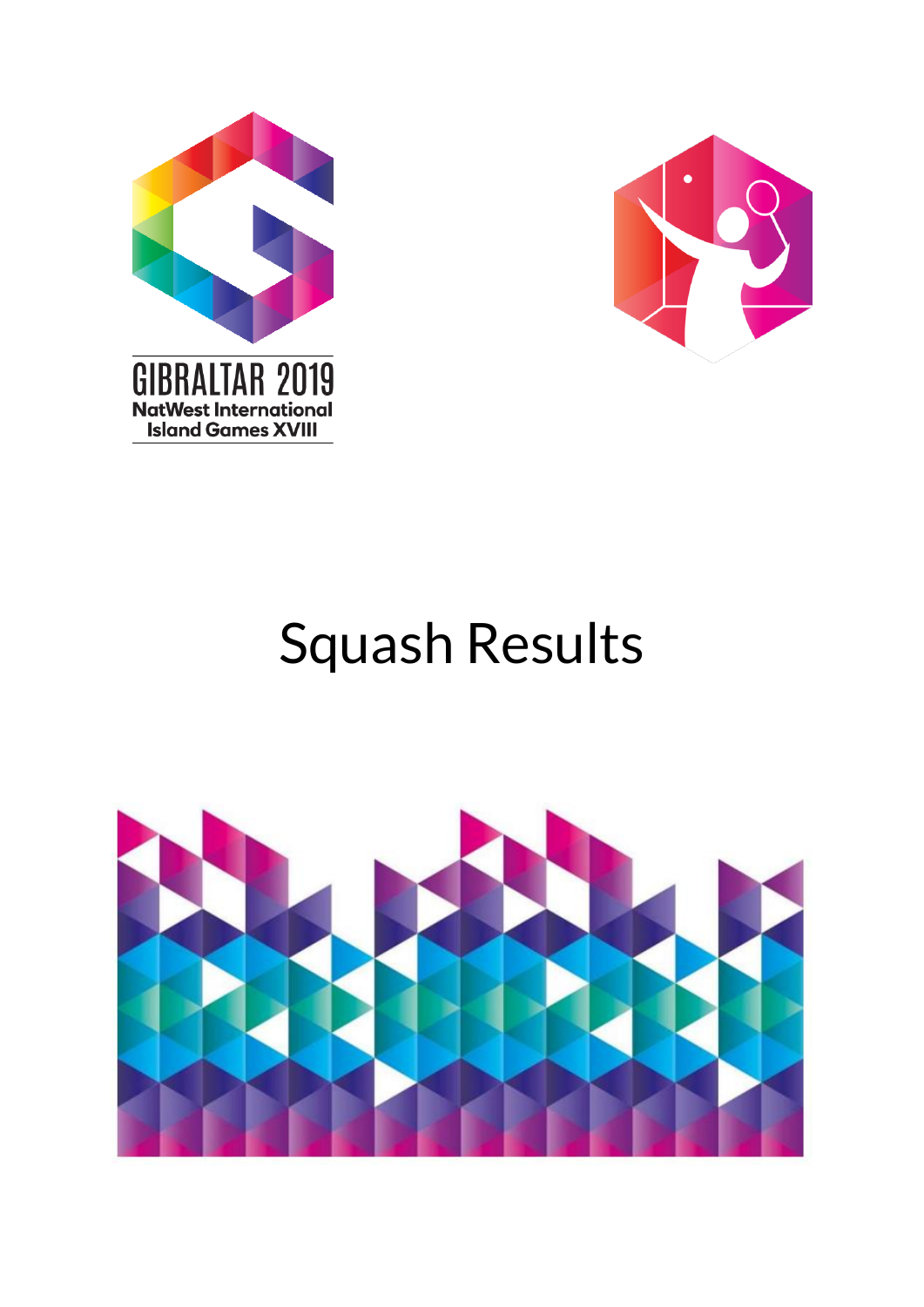

## Medal Table

| Squash              | Island                  | Gold             | Silver           | <b>Bronze</b>    | <b>Total</b>     |
|---------------------|-------------------------|------------------|------------------|------------------|------------------|
| ≫⊠                  | Cayman Islands          | $\boldsymbol{6}$ | $\boldsymbol{0}$ | $\boldsymbol{0}$ | $\boldsymbol{6}$ |
|                     | Guernsey                | $\mathbf 0$      | $\overline{3}$   | $\mathbf{2}$     | $\overline{5}$   |
|                     | Jersey                  | $\mathbf 0$      | $\mathbf{1}$     | $\mathbf{1}$     | $\overline{2}$   |
| 疊                   | Gibraltar               | $\mathbf 0$      | $\mathbf{1}$     | $\boldsymbol{0}$ | $\mathbf{1}$     |
| マ                   | Isle of Man             | $\mathbf 0$      | $\mathbf{1}$     | $\mathsf{0}$     | $\mathbf{1}$     |
|                     | Isle of Wight           | $\mathbf 0$      | $\boldsymbol{0}$ | $\mathbf{2}$     | $\overline{2}$   |
| EN WE               | Bermuda                 | $\mathbf 0$      | $\boldsymbol{0}$ | $\mathbf{1}$     | $\mathbf{1}$     |
| ≱≼<br>島             | <b>Falkland Islands</b> | $\mathbf 0$      | $\pmb{0}$        | $\boldsymbol{0}$ | $\boldsymbol{0}$ |
| F Rale<br><b>AR</b> | Gotland                 | $\mathbf 0$      | $\boldsymbol{0}$ | $\pmb{0}$        | $\mathbf 0$      |
|                     | Orkney                  | $\mathbf 0$      | $\boldsymbol{0}$ | $\boldsymbol{0}$ | $\boldsymbol{0}$ |
|                     | Saaremaa                | $\mathbf 0$      | $\boldsymbol{0}$ | $\boldsymbol{0}$ | $\mathbf 0$      |
|                     | Shetland Islands        | $\mathbf 0$      | $\boldsymbol{0}$ | $\boldsymbol{0}$ | $\mathbf 0$      |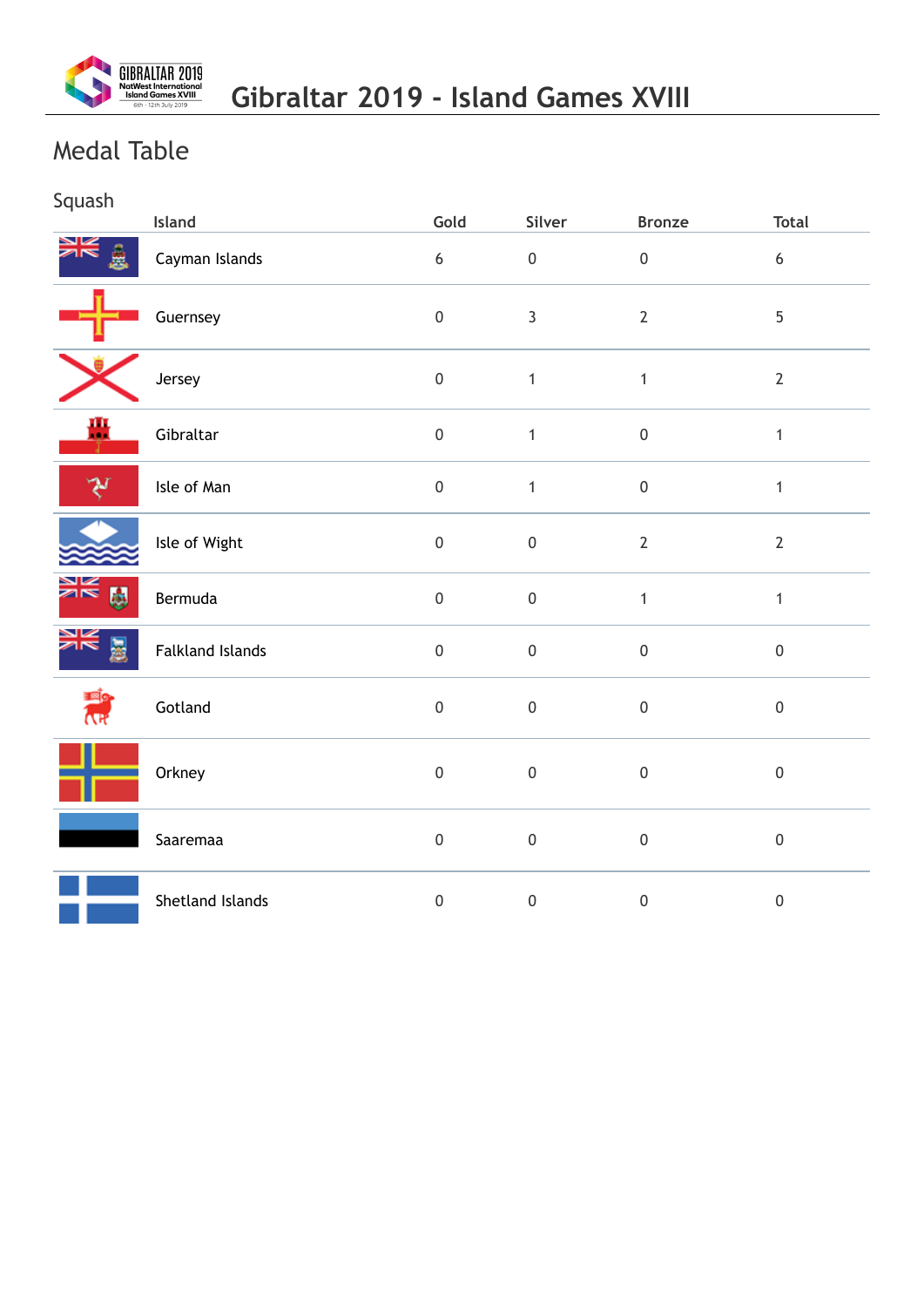

#### Men's Singles

#### Heat: First Round

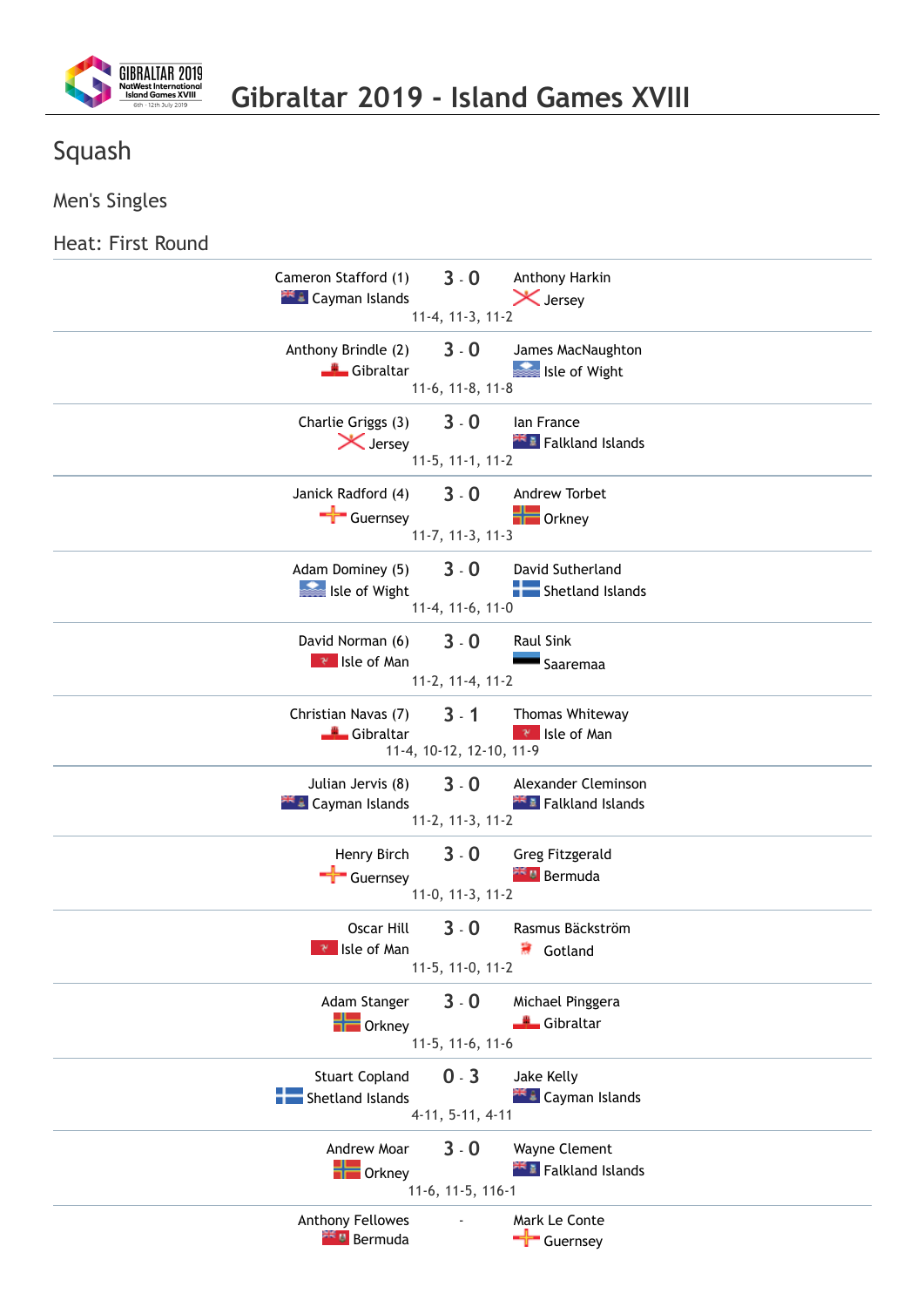| Mark Le Conte won by walkover                                                                     |  |  |  |  |  |
|---------------------------------------------------------------------------------------------------|--|--|--|--|--|
| <b>Scott Gautier</b><br>$3 - 0$<br>Phil Manson<br>X Jersey<br>Shetland Islands                    |  |  |  |  |  |
| 11-2, 11-5, 11-4                                                                                  |  |  |  |  |  |
| $3 - 0$<br>George Shoulder<br>Stephen Smith<br><b>Externe Bermuda</b><br><b>See Isle of Wight</b> |  |  |  |  |  |
| 11-6, 11-8, 11-5<br>Last Result: 07/07/2019 12:33:38 Status: Confirmed 12/07/2019 14:16:07        |  |  |  |  |  |
|                                                                                                   |  |  |  |  |  |
| Heat: Second Round                                                                                |  |  |  |  |  |
| $3 - 0$<br>Cameron Stafford (1)<br>George Shoulder                                                |  |  |  |  |  |
| <b>AFE</b> Cayman Islands<br>Isle of Wight                                                        |  |  |  |  |  |
| $11-0, 11-6, 11-0$                                                                                |  |  |  |  |  |
| $3 - 0$<br>Anthony Brindle (2)<br><b>Scott Gautier</b>                                            |  |  |  |  |  |
| X Jersey<br>Gibraltar                                                                             |  |  |  |  |  |
| 11-5, 11-2, 11-4                                                                                  |  |  |  |  |  |
| Charlie Griggs (3)<br>$3 - 0$<br>Mark Le Conte                                                    |  |  |  |  |  |
| X Jersey<br>Guernsey                                                                              |  |  |  |  |  |
| 12-10, 12-10, 11-4                                                                                |  |  |  |  |  |
| $3 - 0$<br>Janick Radford (4)<br>Andrew Moar                                                      |  |  |  |  |  |
| $\frac{1}{\sqrt{2}}$ Guernsey<br>$\blacksquare$ Orkney                                            |  |  |  |  |  |
| $11-3, 11-1, 11-2$                                                                                |  |  |  |  |  |
| $1 - 3$<br>Adam Dominey (5)<br>Jake Kelly                                                         |  |  |  |  |  |
| Isle of Wight                                                                                     |  |  |  |  |  |
| 11-6, 2-11, 8-11, 9-11                                                                            |  |  |  |  |  |
| David Norman (6)<br>$3 - 1$<br>Adam Stanger                                                       |  |  |  |  |  |
| $\blacksquare$ Orkney<br><b>R</b> Isle of Man                                                     |  |  |  |  |  |
| 11-4, 7-11, 11-9, 11-5                                                                            |  |  |  |  |  |
| $3 - 2$<br>Christian Navas (7)<br>Oscar Hill                                                      |  |  |  |  |  |
| <b>Gibraltar</b><br><b>P</b> Isle of Man                                                          |  |  |  |  |  |
| 11-6, 1-11, 10-12, 12-10, 11-9                                                                    |  |  |  |  |  |
| $3 - 0$<br>Julian Jervis (8)<br>Henry Birch                                                       |  |  |  |  |  |
| $\frac{1}{\sqrt{2}}$ Guernsey<br><b>XX &amp; Cayman Islands</b>                                   |  |  |  |  |  |
| 12-10, 11-4, 11-9                                                                                 |  |  |  |  |  |
| Stephen Smith<br>$0 - 3$<br>Anthony Harkin                                                        |  |  |  |  |  |
| <b>Ex u</b> Bermuda<br>X Jersey                                                                   |  |  |  |  |  |
| $5-11, 5-11, 9-11$                                                                                |  |  |  |  |  |
| $0 - 3$<br>Phil Manson<br>James MacNaughton                                                       |  |  |  |  |  |
| Isle of Wight<br>Shetland Islands                                                                 |  |  |  |  |  |
| 4-11, 5-11, 6-11                                                                                  |  |  |  |  |  |
| Anthony Fellowes<br>$3 - 0$<br>lan France                                                         |  |  |  |  |  |
| <b>External Bermuda</b><br><b>XXXX</b> Falkland Islands                                           |  |  |  |  |  |
| $11-1, 11-3, 11-3$                                                                                |  |  |  |  |  |
| $0 - 3$<br>Andrew Torbet<br>Wayne Clement                                                         |  |  |  |  |  |
| $\blacksquare$ Orkney<br><b>Falkland Islands</b>                                                  |  |  |  |  |  |
| 4-11, 6-11, 2-11                                                                                  |  |  |  |  |  |
| $3 - 0$<br><b>Stuart Copland</b><br>David Sutherland                                              |  |  |  |  |  |
| Shetland Islands<br>Shetland Islands                                                              |  |  |  |  |  |
| $11-3, 11-5, 11-1$                                                                                |  |  |  |  |  |
| $3 - 0$<br>Michael Pinggera<br><b>Raul Sink</b>                                                   |  |  |  |  |  |
| Gibraltar<br>Saaremaa                                                                             |  |  |  |  |  |
|                                                                                                   |  |  |  |  |  |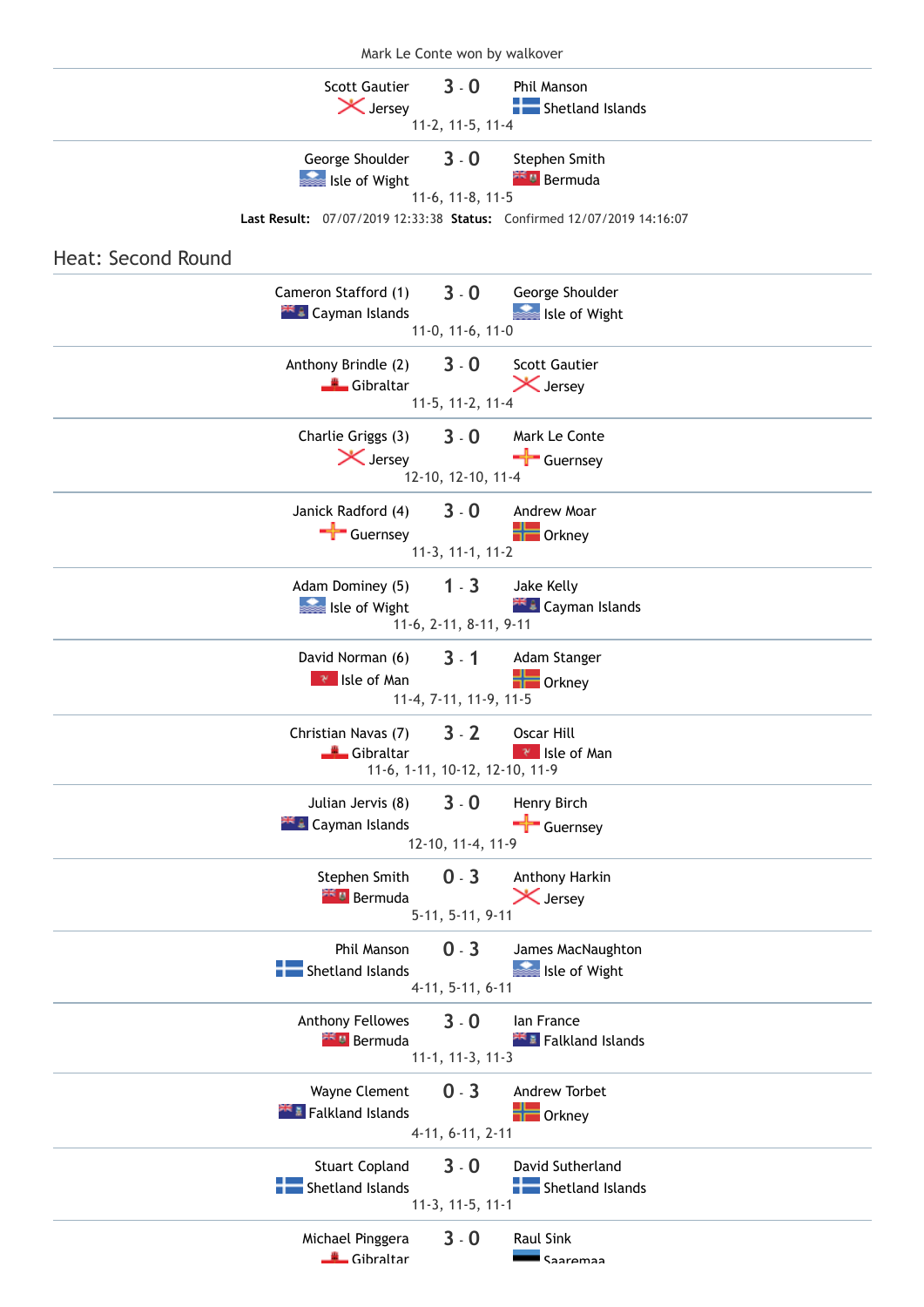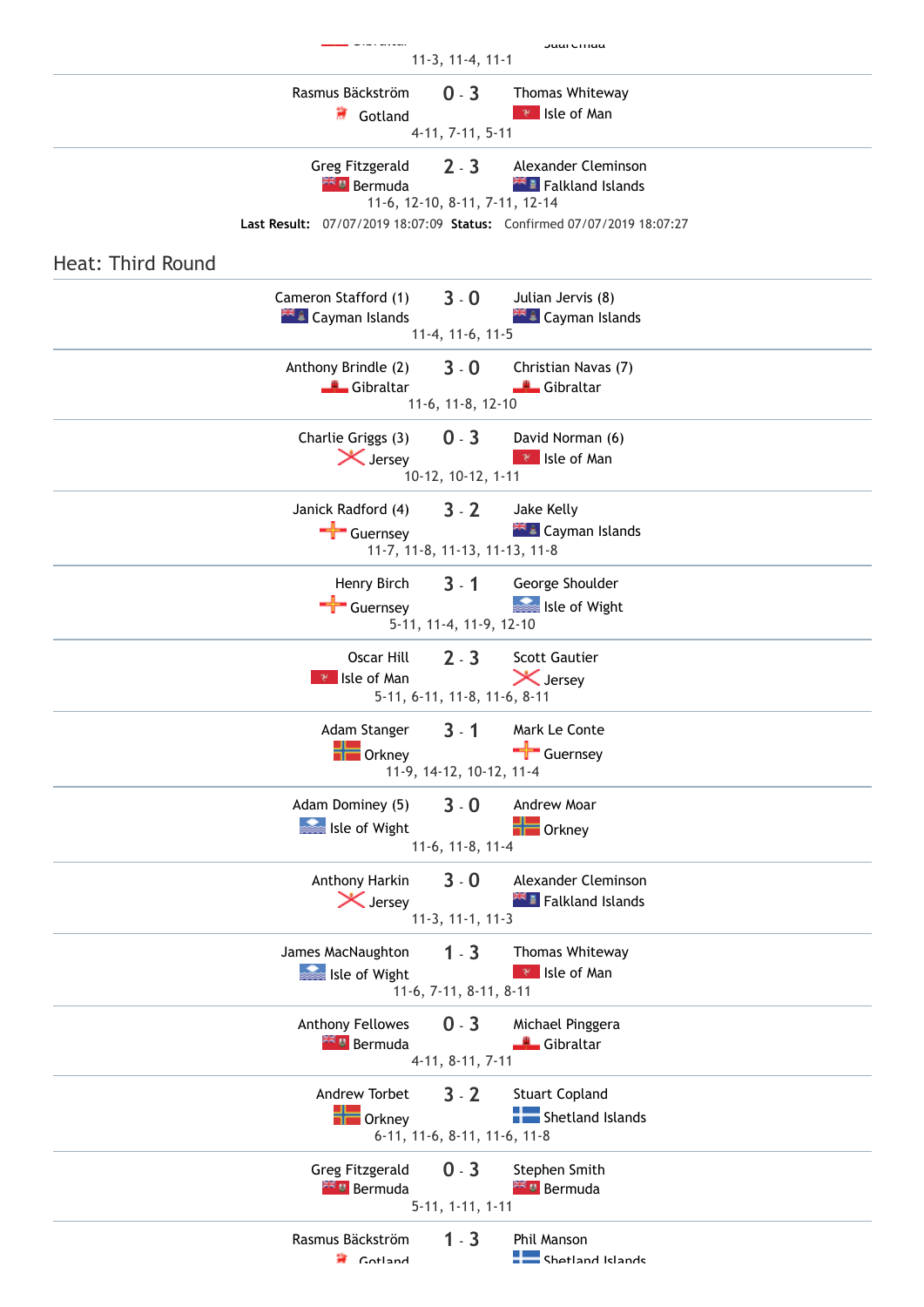|                    | <b>IM UULLAIIU</b>                                      | 9-11, 11-8, 4-11, 4-11                                        | טוויט וב∎ באוויט וויי און איז איז איז א                                                                     |  |
|--------------------|---------------------------------------------------------|---------------------------------------------------------------|-------------------------------------------------------------------------------------------------------------|--|
|                    | Raul Sink<br>Saaremaa                                   | $3 - 0$<br>11-7, 11-4, 11-6                                   | lan France<br><b>THE Falkland Islands</b>                                                                   |  |
|                    | David Sutherland<br>Shetland Islands                    | $3 - 1$<br>11-3, 11-7, 1-11, 14-12                            | Wayne Clement<br>Falkland Islands<br>Last Result: 08/07/2019 13:10:44 Status: Confirmed 08/07/2019 13:11:02 |  |
| Heat: Fourth Round | Cameron Stafford (1)<br><b>EL</b> Cayman Islands        | $3 - 0$                                                       | Janick Radford (4)<br>$\overline{\phantom{a}}$ Guernsey                                                     |  |
|                    | Anthony Brindle (2)<br>Gibraltar                        | 11-4, 11-6, 11-5<br>$2 - 3$<br>13-11, 7-11, 4-11, 11-2, 11-13 | David Norman (6)<br><b>P</b> Isle of Man                                                                    |  |
|                    | Jake Kelly<br><b>THE Cayman Islands</b>                 | $1 - 3$<br>$1-11, 11-4, 6-11, 7-11$                           | Julian Jervis (8)<br><b>A Cayman Islands</b>                                                                |  |
|                    | Charlie Griggs (3)<br>X Jersey                          | $3 - 0$<br>$11-7, 11-7, 11-5$                                 | Christian Navas (7)<br>Gibraltar                                                                            |  |
|                    | Henry Birch<br>$\leftarrow$ Guernsey                    | $3 - 0$<br>11-3, 11-9, 11-8                                   | Adam Dominey (5)<br>Isle of Wight                                                                           |  |
|                    | <b>Scott Gautier</b><br>X Jersey                        | $3 - 1$<br>11-7, 7-11, 11-3, 11-5                             | Adam Stanger<br>$\blacksquare$ Orkney                                                                       |  |
|                    | $\blacksquare$ Orkney                                   | 5-11, 7-11, 11-9, 9-11                                        | Andrew Moar 1 - 3 George Shoulder<br><b>Research Isle of Wight</b>                                          |  |
|                    | Mark Le Conte<br>$\frac{1}{\sqrt{2}}$ Guernsey          | $3 - 2$<br>7-11, 11-2, 11-9, 2-11, 11-7                       | Oscar Hill<br><b>P</b> Isle of Man                                                                          |  |
|                    | Anthony Harkin<br>X Jersey                              | $3 - 0$<br>11-5, 12-10, 12-10                                 | Andrew Torbet<br><b>DE</b> Orkney                                                                           |  |
|                    | Thomas Whiteway<br>v Isle of Man                        | $1 - 3$<br>7-11, 4-11, 11-4, 7-11                             | Michael Pinggera<br>Gibraltar                                                                               |  |
|                    | <b>Stuart Copland</b><br><b>Figure</b> Shetland Islands | $3 - 0$<br>11-8, 11-5, 11-2                                   | Alexander Cleminson<br><b>XXXX</b> Falkland Islands                                                         |  |
|                    | Anthony Fellowes<br><b>Extra</b> Bermuda                | $3 - 0$<br>11-5, 11-9, 11-7                                   | James MacNaughton<br>Isle of Wight                                                                          |  |
|                    | Stephen Smith<br><b>Extra</b> Bermuda                   | $3 - 0$<br>$11-0, 11-4, 11-6$                                 | David Sutherland<br>Shetland Islands                                                                        |  |
|                    | Phil Manson                                             | $3 - 0$                                                       | <b>Raul Sink</b>                                                                                            |  |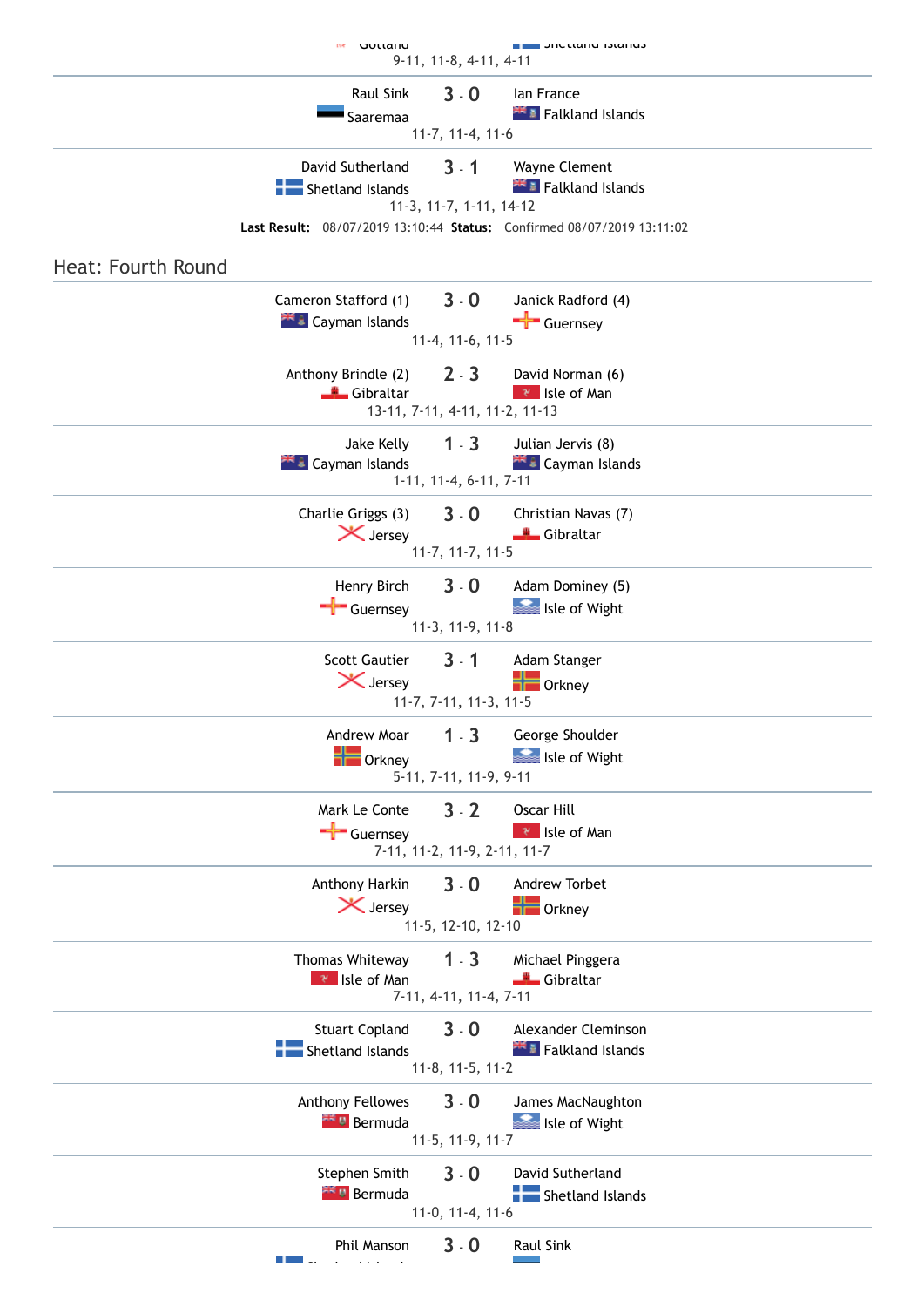**[Shetland](https://www.gibraltar2019results.com/island.aspx?IslandID=20) Islands** [Saaremaa](https://www.gibraltar2019results.com/island.aspx?IslandID=18) 11-5, 11-1, 14-12 Wayne [Clement](https://www.gibraltar2019results.com/competitor.aspx?RegID=43913) **3** - **2** Greg [Fitzgerald](https://www.gibraltar2019results.com/competitor.aspx?RegID=47504)<br>Falkland Islands **3 19 Germuda [Falkland](https://www.gibraltar2019results.com/island.aspx?IslandID=5) Islands** 5-11, 15-13, 5-11, 11-5, 11-9 Ian [France](https://www.gibraltar2019results.com/competitor.aspx?RegID=43760) **0** - **3** Rasmus [Bäckström](https://www.gibraltar2019results.com/competitor.aspx?RegID=45929) **[Falkland](https://www.gibraltar2019results.com/island.aspx?IslandID=5) Islands** [Gotland](https://www.gibraltar2019results.com/island.aspx?IslandID=8) 4-11, 5-11, 4-11 **Last Result:** 08/07/2019 16:17:32 **Status:** Confirmed 08/07/2019 16:17:45 Heat: Final Play-offs [Cameron](https://www.gibraltar2019results.com/competitor.aspx?RegID=46538) Stafford (1) **3** - **0** David [Norman](https://www.gibraltar2019results.com/competitor.aspx?RegID=45488) (6) **Example 2 September 2018** Isle of [Man](https://www.gibraltar2019results.com/island.aspx?IslandID=12) 11-3, 11-6, 11-5 [Anthony Brindle](https://www.gibraltar2019results.com/competitor.aspx?RegID=46175) (2) **0** - **3** Janick [Radford](https://www.gibraltar2019results.com/competitor.aspx?RegID=45020) (4) [Gibraltar](https://www.gibraltar2019results.com/island.aspx?IslandID=7) [Guernsey](https://www.gibraltar2019results.com/island.aspx?IslandID=10) 10-12, 8-11, 10-12 [Julian](https://www.gibraltar2019results.com/competitor.aspx?RegID=46542) Jervis (8) **3** - **0** [Charlie](https://www.gibraltar2019results.com/competitor.aspx?RegID=44231) Griggs (3) **THE [Cayman](https://www.gibraltar2019results.com/island.aspx?IslandID=4) Islands** 11-0, 11-3, 11-4 [Christian](https://www.gibraltar2019results.com/competitor.aspx?RegID=46171) Navas (7) **2** - **3** Jake [Kelly](https://www.gibraltar2019results.com/competitor.aspx?RegID=46541)  $\mathbb{R}$  [Cayman](https://www.gibraltar2019results.com/island.aspx?IslandID=4) Islands 11-13, 11-9, 1-11, 12-10, 7-11 [Henry Birch](https://www.gibraltar2019results.com/competitor.aspx?RegID=45018) **3** - **1** Scott [Gautier](https://www.gibraltar2019results.com/competitor.aspx?RegID=44230)  $\blacktriangle$  [Guernsey](https://www.gibraltar2019results.com/island.aspx?IslandID=10)  $\blacktriangleright$  [Jersey](https://www.gibraltar2019results.com/island.aspx?IslandID=14) 6-11, 11-7, 11-6, 11-4 [Adam Stanger](https://www.gibraltar2019results.com/competitor.aspx?RegID=44189) **2** - **3** [Adam Dominey \(5\)](https://www.gibraltar2019results.com/competitor.aspx?RegID=44053) **The [Orkney](https://www.gibraltar2019results.com/island.aspx?IslandID=15) Communist Street Street Street Street Street Street Street Street Street** Street Street Street Street 8-11, 8-11, 11-8, 11-5, 5-11 George [Shoulder](https://www.gibraltar2019results.com/competitor.aspx?RegID=43746) **3** - **0** Mark Le [Conte](https://www.gibraltar2019results.com/competitor.aspx?RegID=45021) **Isle of [Wight](https://www.gibraltar2019results.com/island.aspx?IslandID=13)** [Guernsey](https://www.gibraltar2019results.com/island.aspx?IslandID=10) 11-7, 11-4, 11-3 [Oscar](https://www.gibraltar2019results.com/competitor.aspx?RegID=45581) Hill **3** - **0** [Andrew](https://www.gibraltar2019results.com/competitor.aspx?RegID=44193) Moar **Isle of [Man](https://www.gibraltar2019results.com/island.aspx?IslandID=12) Communist Struck** [Orkney](https://www.gibraltar2019results.com/island.aspx?IslandID=15) 11-7, 11-8, 12-10 [Anthony Harkin](https://www.gibraltar2019results.com/competitor.aspx?RegID=47568) **3** - **2** Michael [Pinggera](https://www.gibraltar2019results.com/competitor.aspx?RegID=46197) [Jersey](https://www.gibraltar2019results.com/island.aspx?IslandID=14) [Gibraltar](https://www.gibraltar2019results.com/island.aspx?IslandID=7) 11-6, 11-9, 6-11, 7-11, 11-6 Thomas [Whiteway](https://www.gibraltar2019results.com/competitor.aspx?RegID=45481) **3** - **0** [Andrew](https://www.gibraltar2019results.com/competitor.aspx?RegID=44188) Torbet **I**sle of [Man](https://www.gibraltar2019results.com/island.aspx?IslandID=12) **Communist Strutter** [Orkney](https://www.gibraltar2019results.com/island.aspx?IslandID=15) 11-7, 15-13, 12-10 Stuart [Copland](https://www.gibraltar2019results.com/competitor.aspx?RegID=45527) **3** - **2** [Anthony Fellowes](https://www.gibraltar2019results.com/competitor.aspx?RegID=44522) **[Shetland](https://www.gibraltar2019results.com/island.aspx?IslandID=20) Islands** 8-11, 7-11, 11-9, 11-7, 14-12 James [MacNaughton](https://www.gibraltar2019results.com/competitor.aspx?RegID=44017) **Fig. 2.** Alexander [Cleminson](https://www.gibraltar2019results.com/competitor.aspx?RegID=43761) **Isle of [Wight](https://www.gibraltar2019results.com/island.aspx?IslandID=13)** [Falkland](https://www.gibraltar2019results.com/island.aspx?IslandID=5) Islands Alexander Cleminson retired injured [Stephen](https://www.gibraltar2019results.com/competitor.aspx?RegID=44520) Smith **3** - **1** Phil [Manson](https://www.gibraltar2019results.com/competitor.aspx?RegID=45531) **[Bermuda](https://www.gibraltar2019results.com/island.aspx?IslandID=3) [Shetland](https://www.gibraltar2019results.com/island.aspx?IslandID=20) Islands** 9-11, 11-9, 11-3, 11-8 [Raul](https://www.gibraltar2019results.com/competitor.aspx?RegID=46455) Sink **0** - **3** David [Sutherland](https://www.gibraltar2019results.com/competitor.aspx?RegID=45532) h l [d](https://www.gibraltar2019results.com/island.aspx?IslandID=20)'an dùthchan<br>L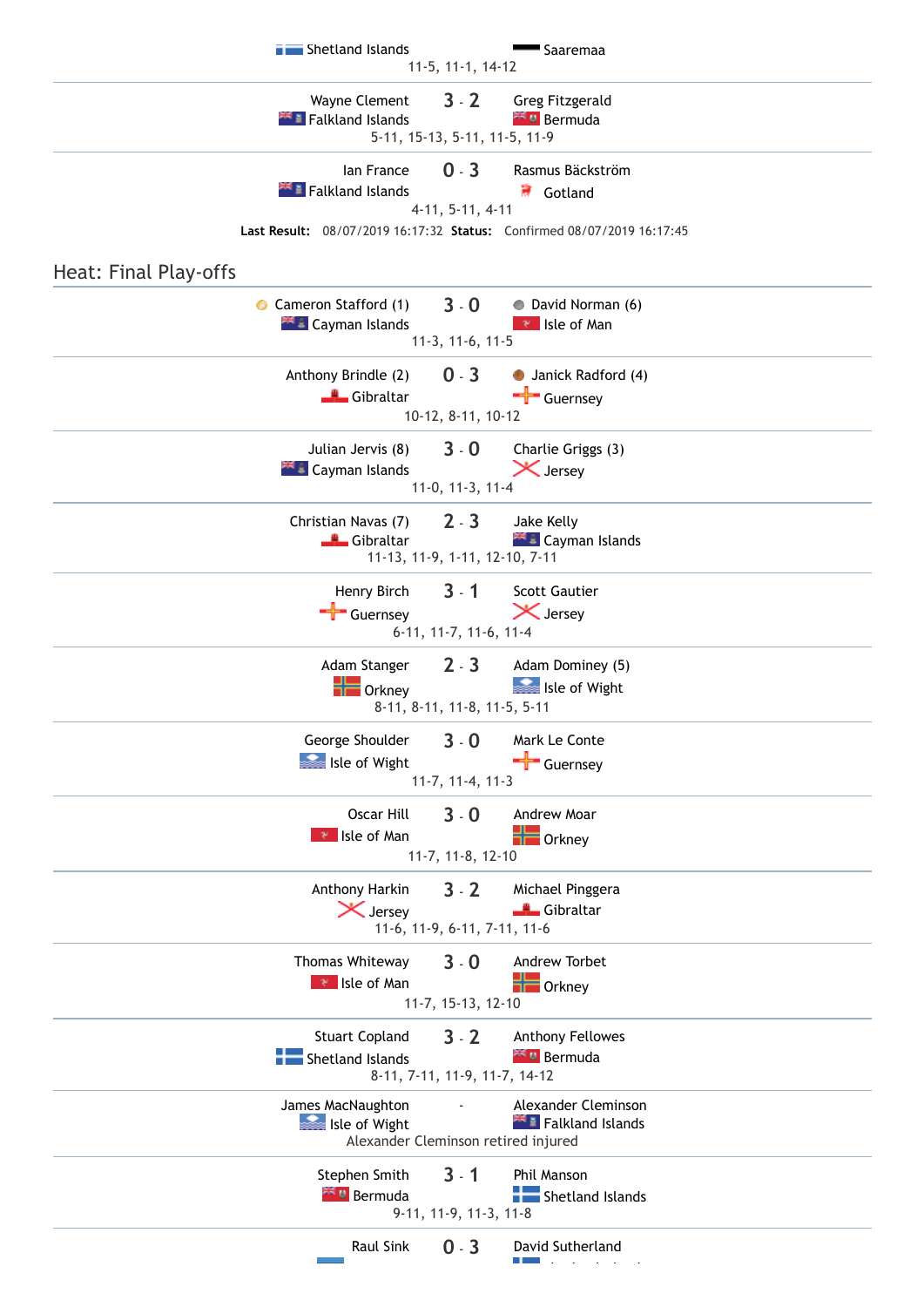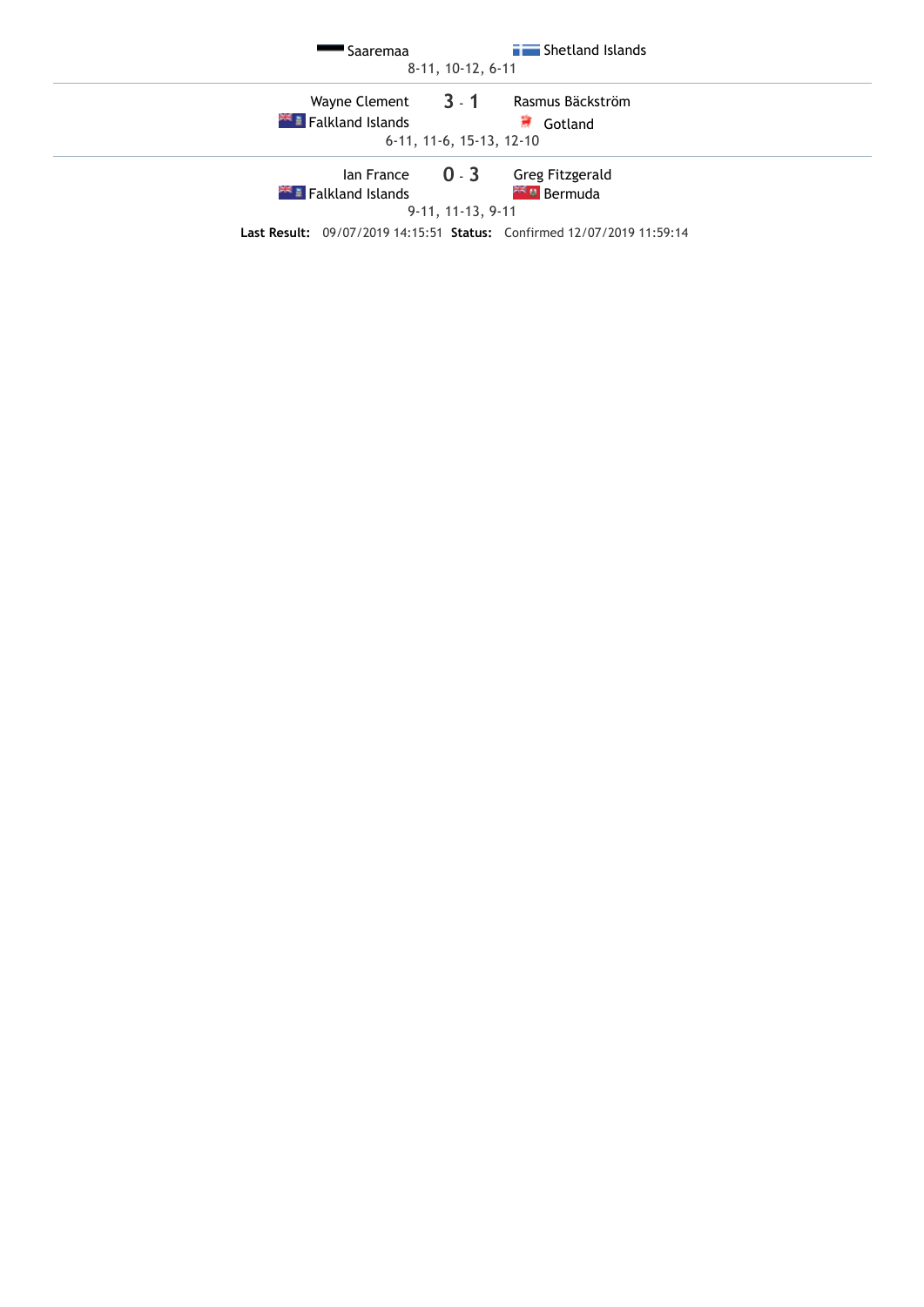## Women's Singles

## Heat: First Round

| Marlene West (1)<br><b>EL</b> Cayman Islands      |                                          | Bye                                                                                                          |
|---------------------------------------------------|------------------------------------------|--------------------------------------------------------------------------------------------------------------|
| Joan Smith (2)<br>Shetland Islands                |                                          | Bye                                                                                                          |
| Rachel Barnes (3)<br><b>AK u</b> Bermuda          |                                          | Bye                                                                                                          |
| Amelie Haworth (4)<br><b>SEE Isle of Wight</b>    |                                          | Bye                                                                                                          |
| Fleur England (5)<br>Isle of Wight                |                                          | Bye                                                                                                          |
| Natalie Dodd (6)<br>Guernsey                      |                                          | Bye                                                                                                          |
| Kerry Pottinger (7)<br>Shetland Islands           |                                          | Bye                                                                                                          |
| Laura Smith (8)<br><b>*</b> Isle of Man           |                                          | Bye                                                                                                          |
| Eilidh Bridgeman (9)<br><b>AKE</b> Cayman Islands | $3 - 0$<br>11-4, 11-6, 11-2              | Karen Robinson<br>Guernsey                                                                                   |
| Beth Garton (10)<br>X Jersey                      | $3 - 0$<br>12-10, 11-9, 11-2             | Meagan Jackson<br><b>XX II</b> Bermuda                                                                       |
| Barbara Balcombe (11)<br>$\blacksquare$ Orkney    | $3 - 0$<br>11-9, 11-7, 11-9              | Michelle Smith<br><b>P</b> Isle of Man                                                                       |
| Jade Pitcairn (12)<br><b>HEL</b> Cayman Islands   | $3 - 0$<br>11-2, 11-3, 11-4              | Amelie Turpin<br>X Jersey                                                                                    |
| Jane Hill (13)<br>$\blacksquare$ Orkney           | $3 - 0$<br>11-2, 11-0, 11-7              | Leanne Moreno<br>Gibraltar                                                                                   |
| Jessica Gomez (14)<br>Gibraltar                   | $3 - 1$<br>11-5, 11-8, 9-11, 11-4        | Lindsey Sim<br>Shetland Islands                                                                              |
| Judith Furtado (15)<br><b>External Bermuda</b>    | $3 - 2$<br>11-9, 9-11, 5-11, 11-6, 11-5  | Hannah Dixon<br>$\mathbb{R}$ Isle of Man                                                                     |
| Sophie Pallot (16)<br>X Jersey                    | $3 - 2$<br>9-11, 13-15, 11-7, 11-5, 11-8 | Sofia Bengtsson Cerne<br>Gibraltar<br>Last Result: 07/07/2019 12:46:27 Status: Confirmed 07/07/2019 12:46:55 |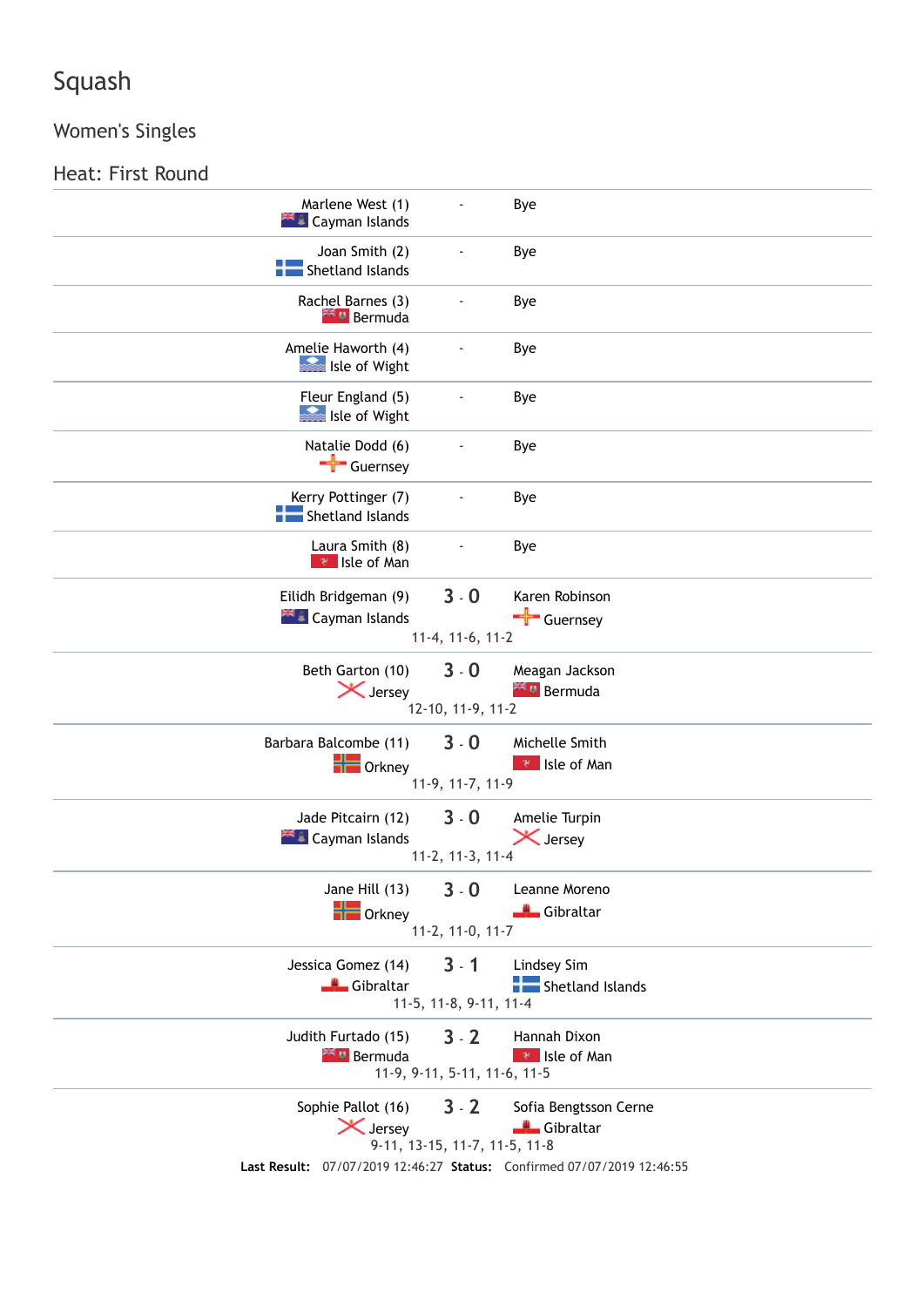

#### Heat: Second Round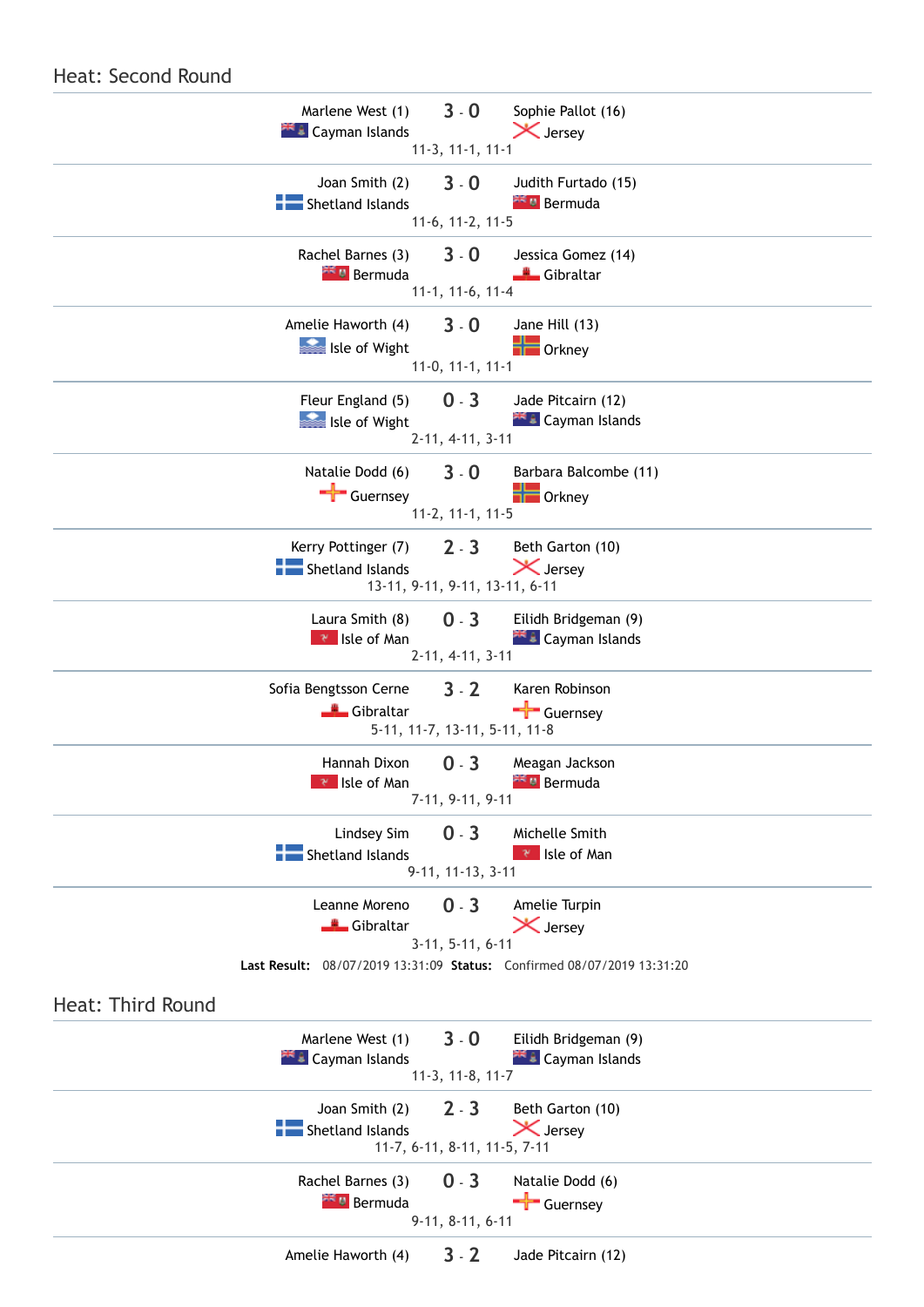| Isle of Wight                   | 12-10, 5-11, 9-11, 11-2, 11-7     | <b>E</b> Cayman Islands                                                                                        |
|---------------------------------|-----------------------------------|----------------------------------------------------------------------------------------------------------------|
| Laura Smith (8)                 | $0 - 3$                           | Sophie Pallot (16)                                                                                             |
| <b>P</b> Isle of Man            | 8-11, 3-11, 4-11                  | X Jersey                                                                                                       |
| Kerry Pottinger (7)             | $3 - 2$                           | Judith Furtado (15)                                                                                            |
| Shetland Islands                | 7-11, 10-12, 11-7, 14-12, 11-9    | <b>Extra</b> Bermuda                                                                                           |
| Barbara Balcombe (11)           | $3 - 2$                           | Jessica Gomez (14)                                                                                             |
| $\blacksquare$ Orkney           | 11-7, 11-3, 10-12, 9-11, 11-6     | Gibraltar                                                                                                      |
| Fleur England (5)               | $3 - 0$                           | Jane Hill (13)                                                                                                 |
| Isle of Wight                   | $11-5, 11-6, 11-2$                | $\frac{1}{2}$ Orkney                                                                                           |
| Sofia Bengtsson Cerne           | $0 - 3$                           | Amelie Turpin                                                                                                  |
| Gibraltar                       | 12-14, 6-11, 8-11                 | <b>X</b> Jersey                                                                                                |
| Meagan Jackson                  | $3 - 0$                           | Michelle Smith                                                                                                 |
| <b>External Bermuda</b>         | 11-3, 11-9, 11-8                  | <b>P</b> Isle of Man                                                                                           |
| Leanne Moreno                   | $2 - 3$                           | Karen Robinson                                                                                                 |
| Gibraltar                       | 6-11, 11-9, 3-11, 11-6, 5-11      | $\frac{1}{\sqrt{2}}$ Guernsey                                                                                  |
| Lindsey Sim<br>Shetland Islands | $1 - 3$<br>4-11, 11-9, 6-11, 5-11 | Hannah Dixon<br><b>P</b> Isle of Man<br>Last Result: 08/07/2019 17:18:56 Status: Confirmed 08/07/2019 17:19:06 |
|                                 |                                   |                                                                                                                |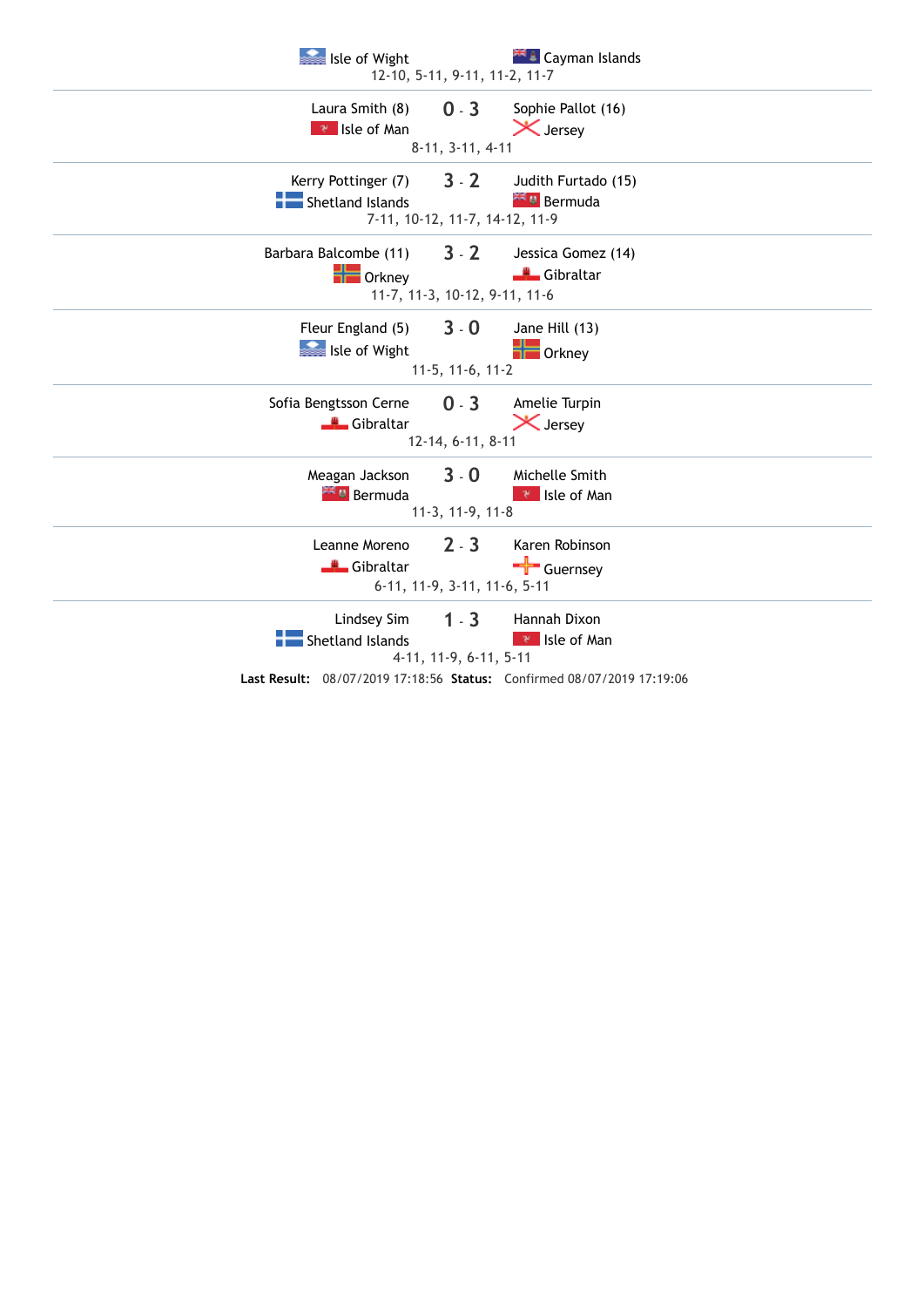| Heat: Fourth Round                           |                               |                                                                                                      |
|----------------------------------------------|-------------------------------|------------------------------------------------------------------------------------------------------|
| Marlene West (1)                             | $3 - 0$                       | Amelie Haworth (4)                                                                                   |
| <b>XXXX</b> Cayman Islands                   | $11-7, 11-8, 11-1$            | Isle of Wight                                                                                        |
| Beth Garton (10)                             | $0 - 3$                       | Natalie Dodd (6)                                                                                     |
| <b>X</b> Jersey                              | $5-11, 4-11, 8-11$            | Guernsey                                                                                             |
| Jade Pitcairn (12)                           | $3 - 2$                       | Eilidh Bridgeman (9)                                                                                 |
| <b>XK A</b> Cayman Islands                   | 4-11, 6-11, 11-5, 11-6, 11-7  | <b>E</b> Cayman Islands                                                                              |
| Rachel Barnes (3)                            | $2 - 3$                       | Joan Smith (2)                                                                                       |
| <b>Extra</b> Bermuda                         | 14-12, 6-11, 11-4, 8-11, 8-11 | Shetland Islands                                                                                     |
| Sophie Pallot (16)                           | $0 - 3$                       | Fleur England (5)                                                                                    |
| X Jersey                                     | 9-11, 4-11, 3-11              | Isle of Wight                                                                                        |
| Kerry Pottinger (7)                          | $3 - 1$                       | Barbara Balcombe (11)                                                                                |
| Shetland Islands                             | 12-10, 7-11, 11-7, 11-7       | $\frac{1}{2}$ Orkney                                                                                 |
| Jane Hill (13)                               | $3 - 2$                       | Laura Smith (8)                                                                                      |
| $\blacksquare$ Orkney                        | 8-11, 11-9, 11-7, 8-11, 11-9  | <b>*</b> Isle of Man                                                                                 |
| Jessica Gomez (14)                           | $1 - 3$                       | Judith Furtado (15)                                                                                  |
| Gibraltar                                    | 11-8, 10-12, 3-11, 9-11       | <b>TE</b> Bermuda                                                                                    |
| Amelie Turpin                                | $3 - 1$                       | Meagan Jackson                                                                                       |
| X Jersey                                     | 8-11, 11-4, 11-9, 11-6        | <b>Externe Bermuda</b>                                                                               |
| Michelle Smith 3 - 0<br><b>*</b> Isle of Man | 11-8, 11-3, 13-11             | Sofia Bengtsson Cerne<br>Gibraltar                                                                   |
| Karen Robinson                               | $3 - 1$                       | Hannah Dixon                                                                                         |
| $\frac{1}{\sqrt{2}}$ Guernsey                | 6-11, 11-7, 11-3, 11-4        | <b>P</b> Isle of Man                                                                                 |
| Lindsey Sim<br>Shetland Islands              | $3 - 0$<br>11-3, 11-9, 11-5   | Leanne Moreno<br>Gibraltar<br>Last Result: 09/07/2019 14:30:17 Status: Confirmed 09/07/2019 14:34:18 |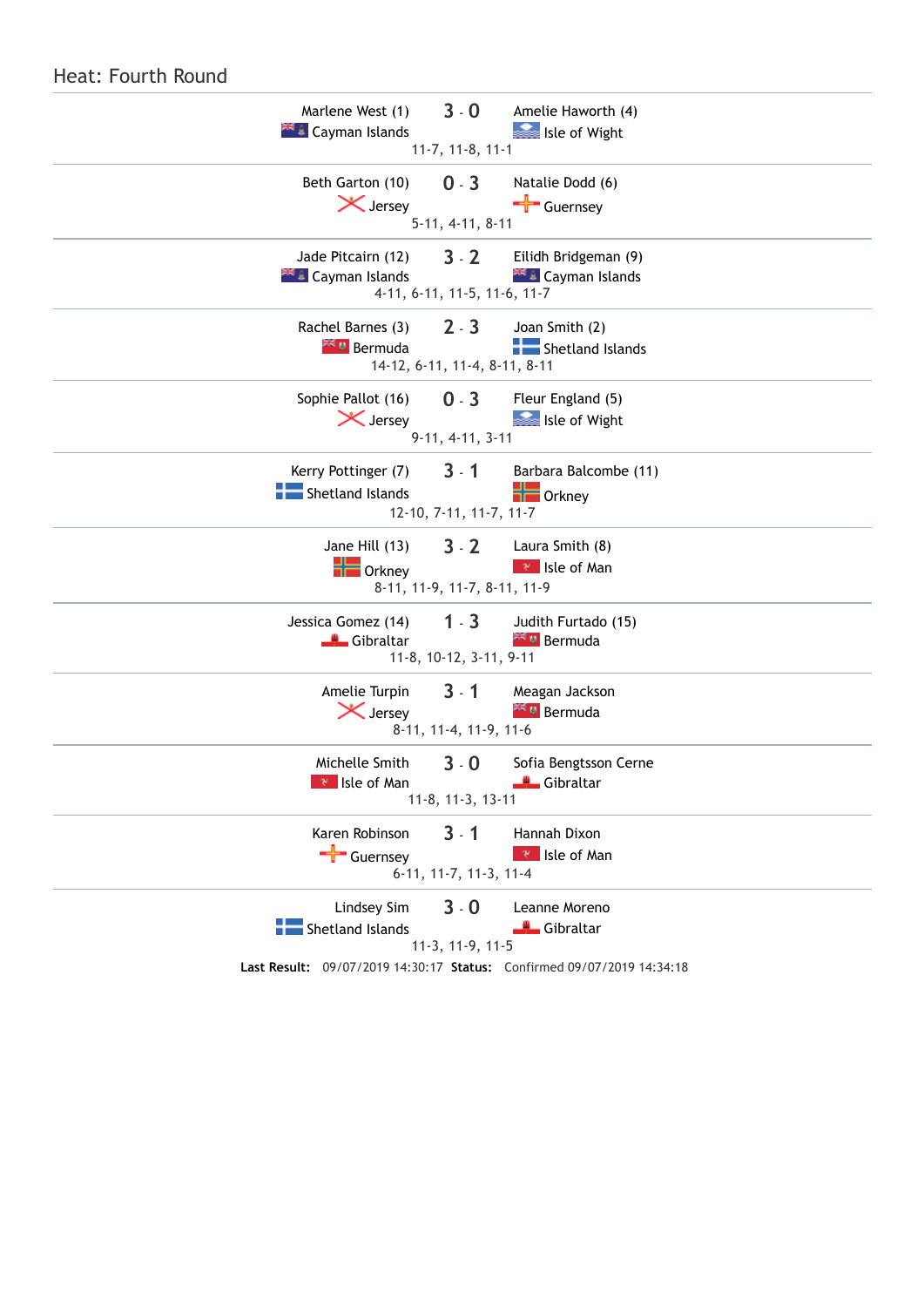### Heat: Final Play-offs

| Amelie Turpin<br><b>X</b> Jersey                | $\qquad \qquad \blacksquare$       | Bye                                                                                                               |
|-------------------------------------------------|------------------------------------|-------------------------------------------------------------------------------------------------------------------|
| Meagan Jackson<br><b>Extra</b> Bermuda          |                                    | Bye                                                                                                               |
| Michelle Smith<br><b>P</b> Isle of Man          |                                    | Bye                                                                                                               |
| Sofia Bengtsson Cerne<br>Gibraltar              |                                    | Bye                                                                                                               |
| Karen Robinson<br>Guernsey                      |                                    | Bye                                                                                                               |
| Hannah Dixon<br><b>*</b> Isle of Man            |                                    | Bye                                                                                                               |
| Lindsey Sim<br>Shetland Islands                 | $\qquad \qquad \blacksquare$       | Bye                                                                                                               |
| Leanne Moreno<br>Gibraltar                      |                                    | Bye                                                                                                               |
| • Marlene West (1)<br><b>AKE</b> Cayman Islands | $3 - 0$<br>11-2, 11-4, 11-6        | Natalie Dodd (6)<br>$\leftarrow$ Guernsey                                                                         |
| Beth Garton (10)<br>X Jersey                    | $0 - 3$<br>$8-11, 4-11, 4-11$      | Amelie Haworth (4)<br><b>See Isle of Wight</b>                                                                    |
| Jade Pitcairn (12)<br><b>EL</b> Cayman Islands  | $3 - 0$<br>11-7, 11-6, 11-4        | Joan Smith (2)<br>Shetland Islands                                                                                |
| Rachel Barnes (3)<br><b>Externe Bermuda</b>     | $1 - 3$<br>11-9, 5-11, 7-11, 6-11  | Eilidh Bridgeman (9)<br><b>XX &amp; Cayman Islands</b>                                                            |
| Fleur England (5)<br>Isle of Wight              | $3 - 1$<br>11-6, 12-10, 9-11, 11-7 | Kerry Pottinger (7)<br>Shetland Islands                                                                           |
| Barbara Balcombe (11)<br>$\blacksquare$ Orkney  | $0 - 3$<br>$9-11, 8-11, 8-11$      | Sophie Pallot (16)<br>X Jersey                                                                                    |
| Jane Hill (13)<br>$\blacksquare$ Orkney         | $0 - 3$<br>$3-11, 3-11, 7-11$      | Judith Furtado (15)<br><b>Extra</b> Bermuda                                                                       |
| Jessica Gomez (14)<br>Gibraltar                 | $3 - 0$<br>11-8, 11-2, 11-7        | Laura Smith (8)<br><b>P</b> Isle of Man<br>Last Result: 09/07/2019 15:41:43 Status: Confirmed 09/07/2019 15:41:58 |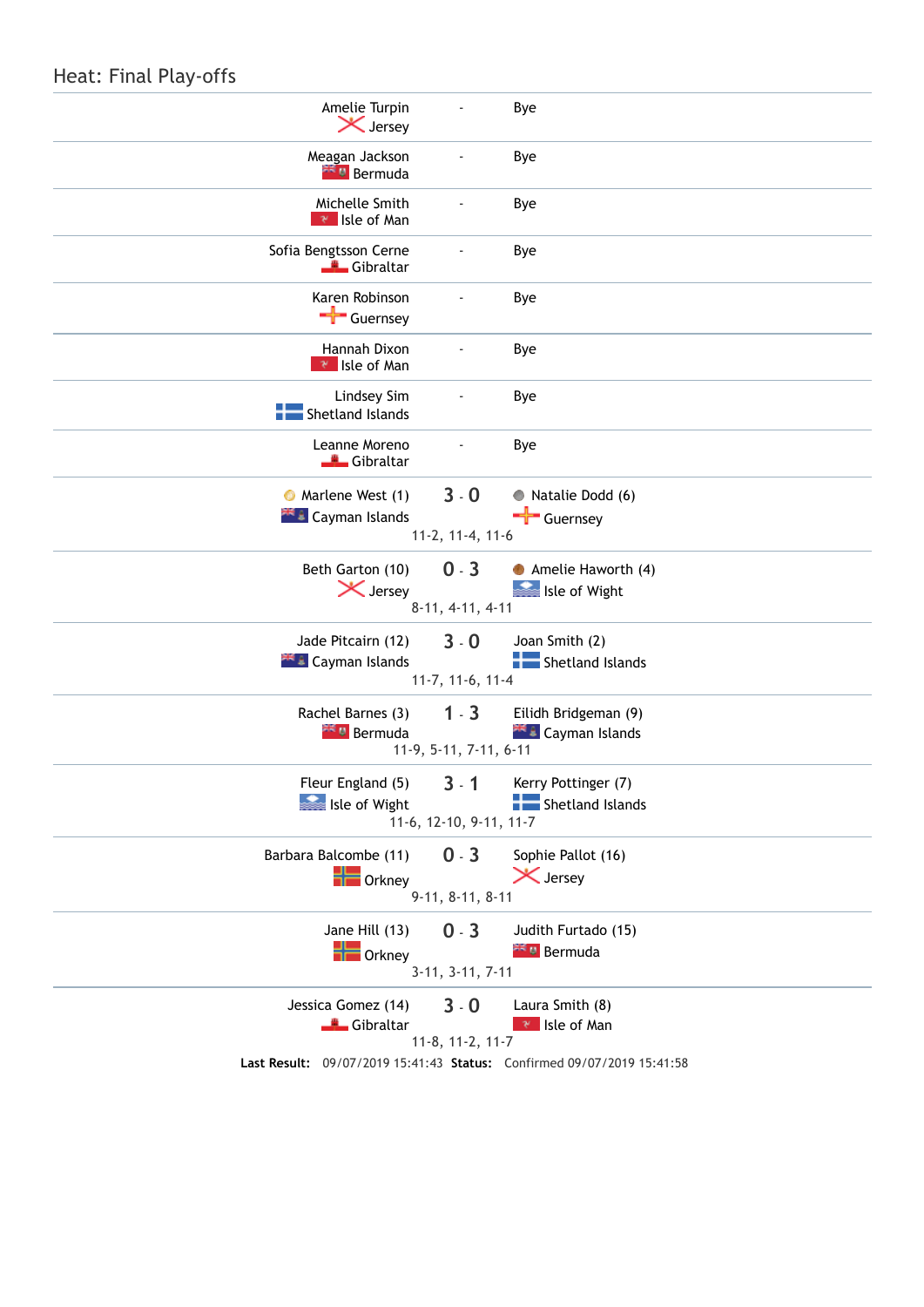## Men's Doubles

Heat: Bronze Medal Playoff

|                   | <b>Match:</b> Bronze Medal Match                                                                 |  |
|-------------------|--------------------------------------------------------------------------------------------------|--|
|                   | Fitzgerald G - Smith S 0 - 2<br>Harkin A - Gautier S                                             |  |
|                   | $\mathsf{\times}$ Jersey<br><b>AFT</b> Bermuda<br>$7-15, 7-15$                                   |  |
|                   | Last Result: 10/07/2019 15:32:56 Status: Confirmed 10/07/2019 15:33:06                           |  |
|                   |                                                                                                  |  |
| Heat: Final       |                                                                                                  |  |
|                   | • Navas C - Brindle A $(1)$ 0 - 2<br>Kelly J - Jervis J (2)                                      |  |
|                   | <b>THE Cayman Islands</b><br>Gibraltar <b>Albert</b>                                             |  |
|                   | 13-15, 11-15                                                                                     |  |
|                   | Last Result: 10/07/2019 15:23:47 Status: Confirmed 10/07/2019 15:23:55                           |  |
| Heat: Semi-Finals |                                                                                                  |  |
|                   | Navas C - Brindle A $(1)$ 2 - 0<br>Fitzgerald G - Smith S<br><b>Externe Bermuda</b><br>Gibraltar |  |
|                   | $15-7, 15-8$                                                                                     |  |
|                   | Harkin A - Gautier S $(3)$ 0 - 2<br>Kelly $J -$ Jervis $J(2)$                                    |  |
|                   | X Jersey<br><b>ALL</b> Cayman Islands<br>$7-15, 10-15$                                           |  |
|                   | Last Result: 10/07/2019 15:22:31 Status: Confirmed 10/07/2019 15:24:01                           |  |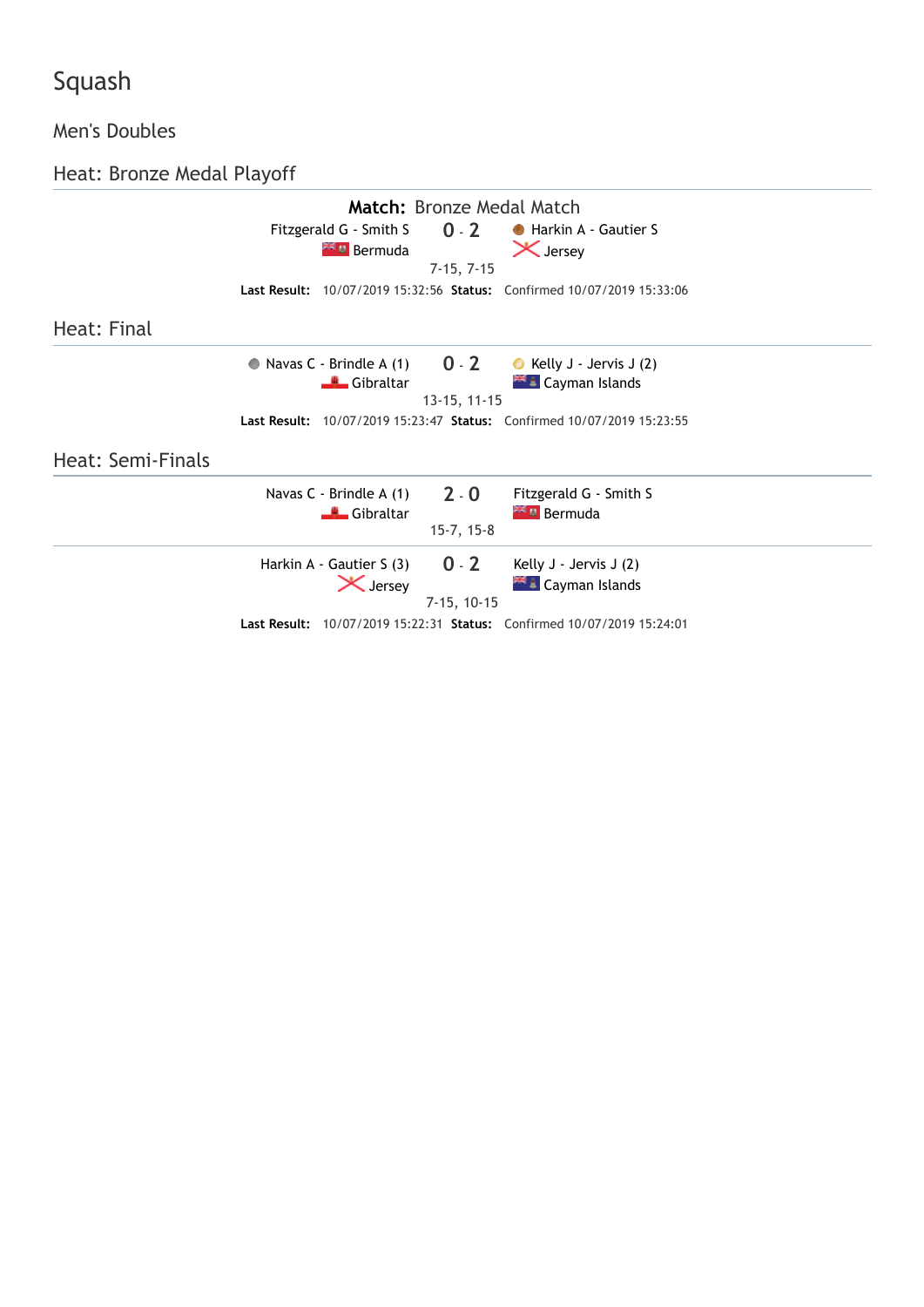#### Heat: Quarter-Finals

|                   | Navas C - Brindle A (1)                        | $2 - 1$            | Graham L - Le Conte M                                                  |  |
|-------------------|------------------------------------------------|--------------------|------------------------------------------------------------------------|--|
|                   | Gibraltar                                      |                    | Guernsey                                                               |  |
|                   |                                                | 15-9, 11-15, 15-12 |                                                                        |  |
|                   | Fitzgerald G - Smith S<br><b>Extra</b> Bermuda | $2 - 0$            | Copland S - Manson P (4)<br>Shetland Islands                           |  |
|                   |                                                | 15-12, 15-11       |                                                                        |  |
|                   | Harkin A - Gautier S (3)                       | $2 - 0$            | Reid A - Scott F                                                       |  |
|                   | X Jersey                                       | 15-9, 15-10        | $\blacksquare$ Orkney                                                  |  |
|                   | Crease R - Fitzpatrick P                       | $0 - 2$            | Kelly J - Jervis J (2)                                                 |  |
|                   | R Isle of Man                                  | $7-15, 8-15$       | <b>** £</b> Cayman Islands                                             |  |
|                   |                                                |                    | Last Result: 10/07/2019 15:21:03 Status: Confirmed 10/07/2019 15:21:17 |  |
| Heat: Round of 16 |                                                |                    |                                                                        |  |
|                   | Navas C - Brindle A (1)<br>Gibraltar           |                    | Bye                                                                    |  |
|                   | MacNaughton J - Green C                        | $1 - 2$            | Graham L - Le Conte M                                                  |  |
|                   | Isle of Wight                                  | 13-15, 15-12, 9-15 | $\frac{1}{\sqrt{2}}$ Guernsey                                          |  |
|                   | Fitzgerald G - Smith S                         |                    |                                                                        |  |
|                   | <sup>24</sup> Bermuda                          |                    | Bye                                                                    |  |
|                   | Copland S - Manson P (4)<br>Shetland Islands   |                    | Bye                                                                    |  |
|                   | Bye                                            |                    | Harkin A - Gautier S (3)<br>X Jersey                                   |  |
|                   | Bye                                            |                    | Reid A - Scott F                                                       |  |
|                   |                                                |                    | $\blacksquare$ Orkney                                                  |  |
|                   | Crease R - Fitzpatrick P                       | $2 - 0$            | Cleminson A - Clement W                                                |  |
|                   | <b>*</b> Isle of Man                           | 15-9, 15-8         | <b>KE Falkland Islands</b>                                             |  |
|                   | Bye                                            |                    | Kelly J - Jervis J (2)<br><b>KE Cayman Islands</b>                     |  |
|                   |                                                |                    | Last Result: 10/07/2019 15:20:17 Status: Confirmed 10/07/2019 15:21:25 |  |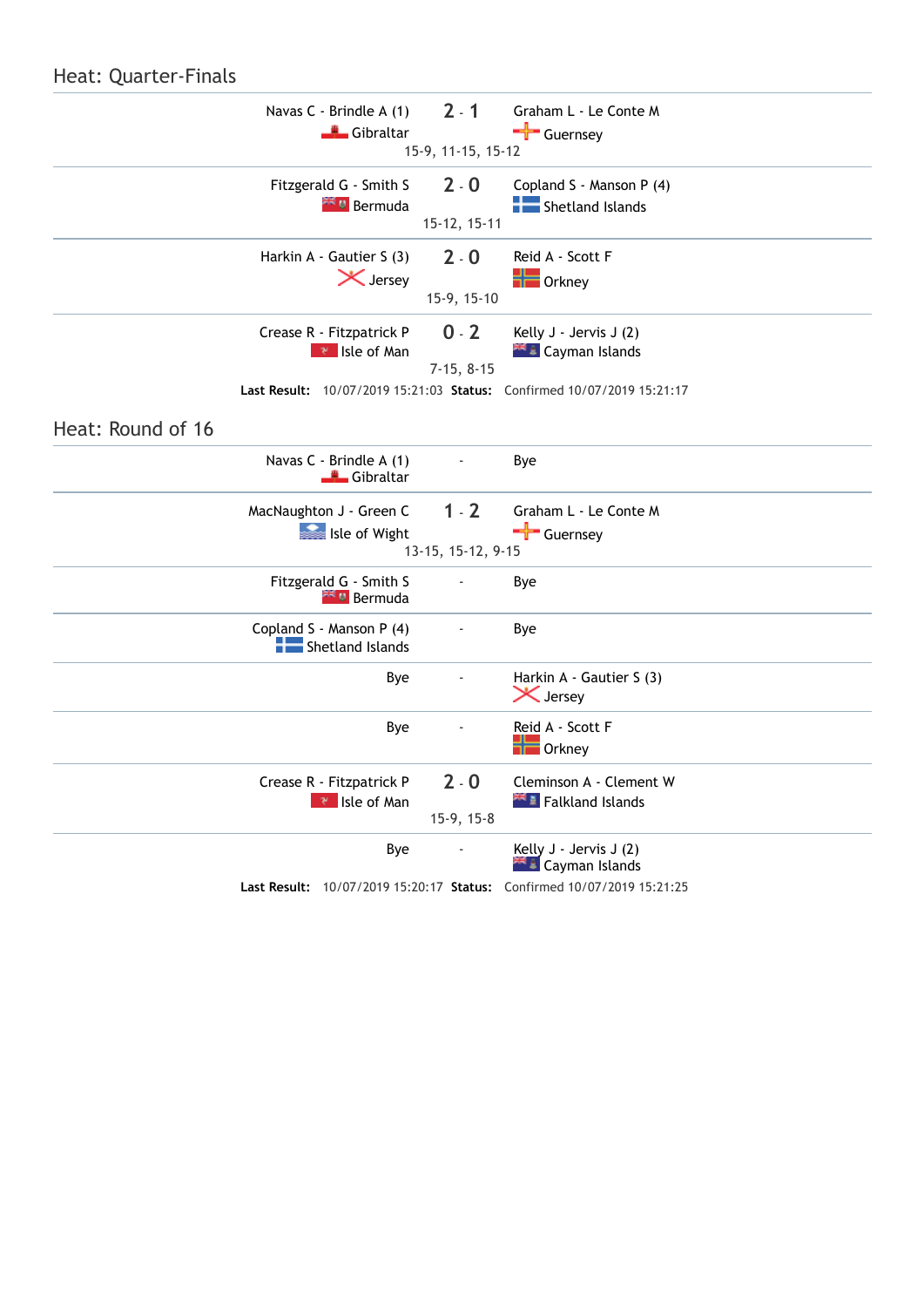## Women's Doubles

Heat: Bronze Medal Playoff

| Match: Bronze Medal Match |                                             |               |                                                                               |  |
|---------------------------|---------------------------------------------|---------------|-------------------------------------------------------------------------------|--|
|                           | Jackson M - Furtado J                       | $0 - 2$       | <b>C</b> England F - Haworth A                                                |  |
|                           | <b>Extra</b> Bermuda                        |               | Isle of Wight                                                                 |  |
|                           |                                             | $11-15, 4-15$ |                                                                               |  |
|                           |                                             |               | Last Result: 10/07/2019 15:32:09 Status: Confirmed 10/07/2019 16:03:14        |  |
| Heat: Final               |                                             |               |                                                                               |  |
|                           | Robinson $K - D$ odd N $O - 2$<br>$\bullet$ |               | Pitcairn J - Bridgeman E (3)                                                  |  |
|                           | $\leftarrow$ Guernsey                       |               | <b>AKE</b> Cayman Islands                                                     |  |
|                           |                                             | $3-15, 7-15$  |                                                                               |  |
|                           |                                             |               | <b>Last Result:</b> 10/07/2019 15:29:34 Status: Confirmed 10/07/2019 16:03:54 |  |
| Heat: Semi-Finals         |                                             |               |                                                                               |  |
|                           | Robinson K - Dodd N                         | $2 - 0$       | Jackson M - Furtado J                                                         |  |
|                           | $\frac{1}{\sqrt{2}}$ Guernsey               |               | <b>Externe Bermuda</b>                                                        |  |
|                           |                                             | $15-12, 15-8$ |                                                                               |  |
|                           | Pitcairn J - Bridgeman E (3)                | $2 - 0$       | England F - Haworth A (2)                                                     |  |
|                           | <b>AK A</b> Cayman Islands                  |               | Isle of Wight                                                                 |  |
|                           |                                             | $15-7, 15-8$  |                                                                               |  |
|                           |                                             |               | <b>Last Result:</b> 10/07/2019 15:28:39 Status: Confirmed 10/07/2019 15:30:49 |  |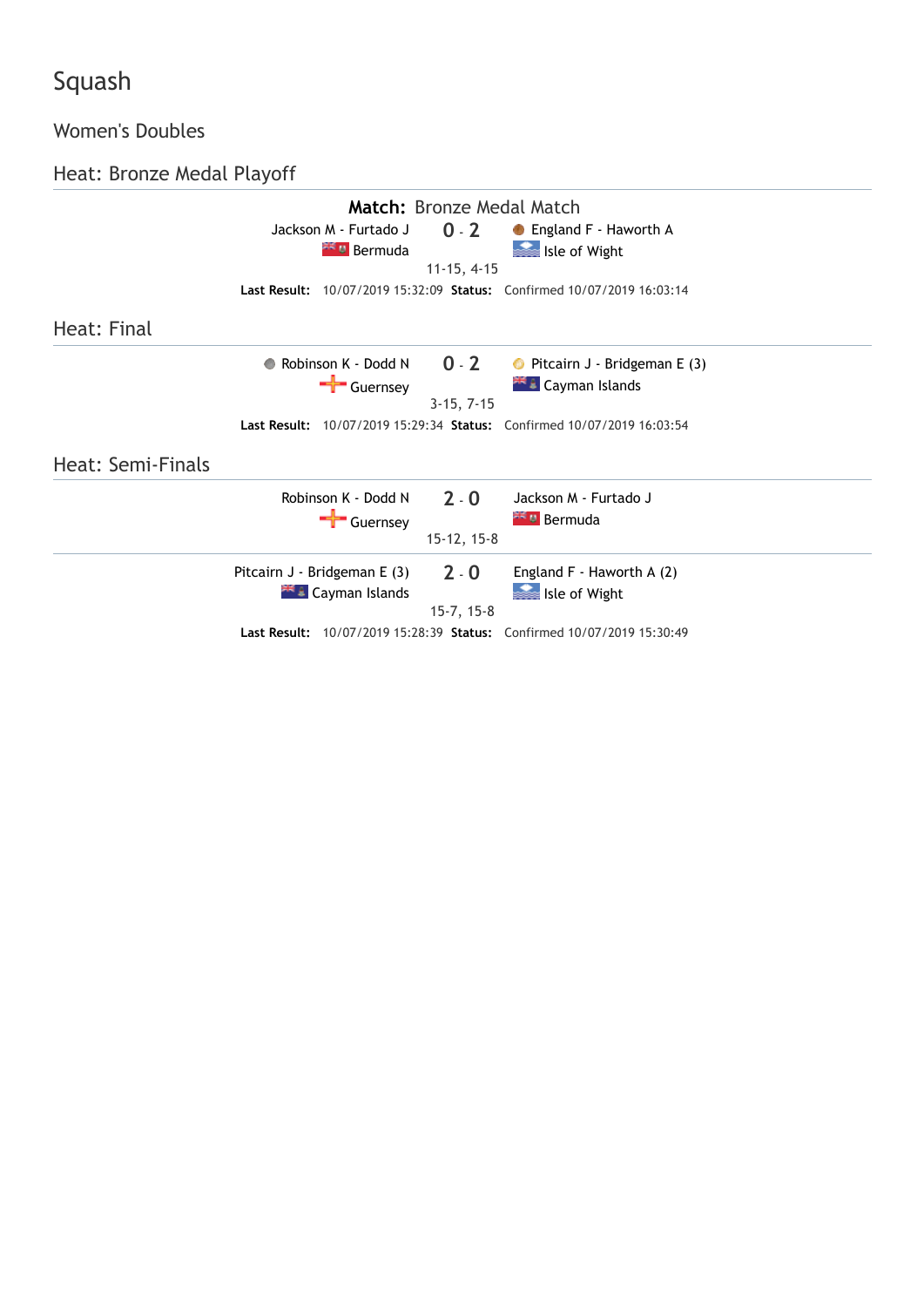#### Heat: Quarter-Finals

| Smith J - Pottinger K (1)<br>Shetland Islands     | $1 - 2$           | Robinson K - Dodd N<br>$\frac{1}{\sqrt{2}}$ Guernsey                   |  |
|---------------------------------------------------|-------------------|------------------------------------------------------------------------|--|
|                                                   | 11-15, 15-9, 9-15 |                                                                        |  |
| Jackson M - Furtado J<br><b>Externe Bermuda</b>   | $2 - 0$           | Balcombe B - Hill J (4)<br>$\blacksquare$ Orkney                       |  |
|                                                   | 15-13, 15-6       |                                                                        |  |
| Pitcairn J - Bridgeman E (3)                      | $2 - 0$           | Jones B - Leith E                                                      |  |
| <b>HEL</b> Cayman Islands                         | $15-6, 15-6$      | <b>R</b> Isle of Man                                                   |  |
| Garton B - Turpin S                               | $0 - 2$           | England F - Haworth A (2)                                              |  |
| X Jersey                                          | 13-15, 14-15      | Isle of Wight                                                          |  |
|                                                   |                   | Last Result: 09/07/2019 19:39:03 Status: Confirmed 09/07/2019 19:39:18 |  |
|                                                   |                   |                                                                        |  |
| Heat: Round of 16                                 |                   |                                                                        |  |
| Smith J - Pottinger K (1)<br>Shetland Islands     |                   | Bye                                                                    |  |
| Gomez J - Bengtsson Cerne S                       | $0 - 2$           | Robinson K - Dodd N                                                    |  |
| Gibraltar                                         | 10-15, 13-15      | $\frac{1}{\sqrt{1-x}}$ Guernsey                                        |  |
| Jackson M - Furtado J<br><b>Example 1</b> Bermuda |                   | Bye                                                                    |  |
| Balcombe B - Hill J (4)<br>$\blacksquare$ Orkney  |                   | Bye                                                                    |  |
| Bye                                               |                   | Pitcairn J - Bridgeman E (3)<br><b>** £</b> Cayman Islands             |  |
| Bye                                               |                   | Jones B - Leith E                                                      |  |
|                                                   |                   | $\mathbb{R}$ Isle of Man                                               |  |
| Bye                                               |                   | Garton B - Turpin S<br><b>X</b> Jersey                                 |  |
| Bye                                               |                   | England F - Haworth A (2)<br>Isle of Wight                             |  |
|                                                   |                   | Last Result: 09/07/2019 19:36:26 Status: Confirmed 09/07/2019 19:40:22 |  |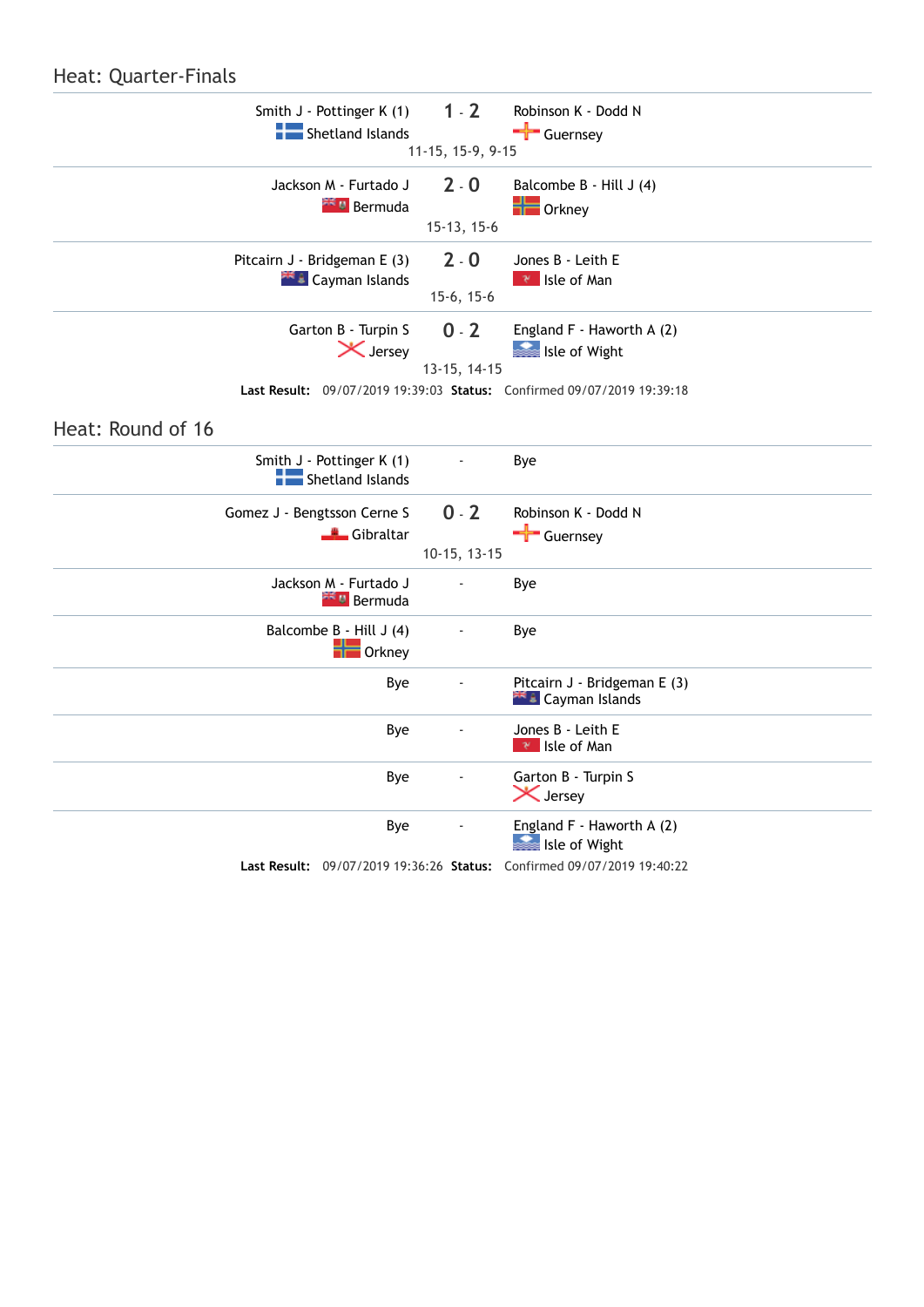#### Mixed Doubles

Heat: Bronze Medal Playoff

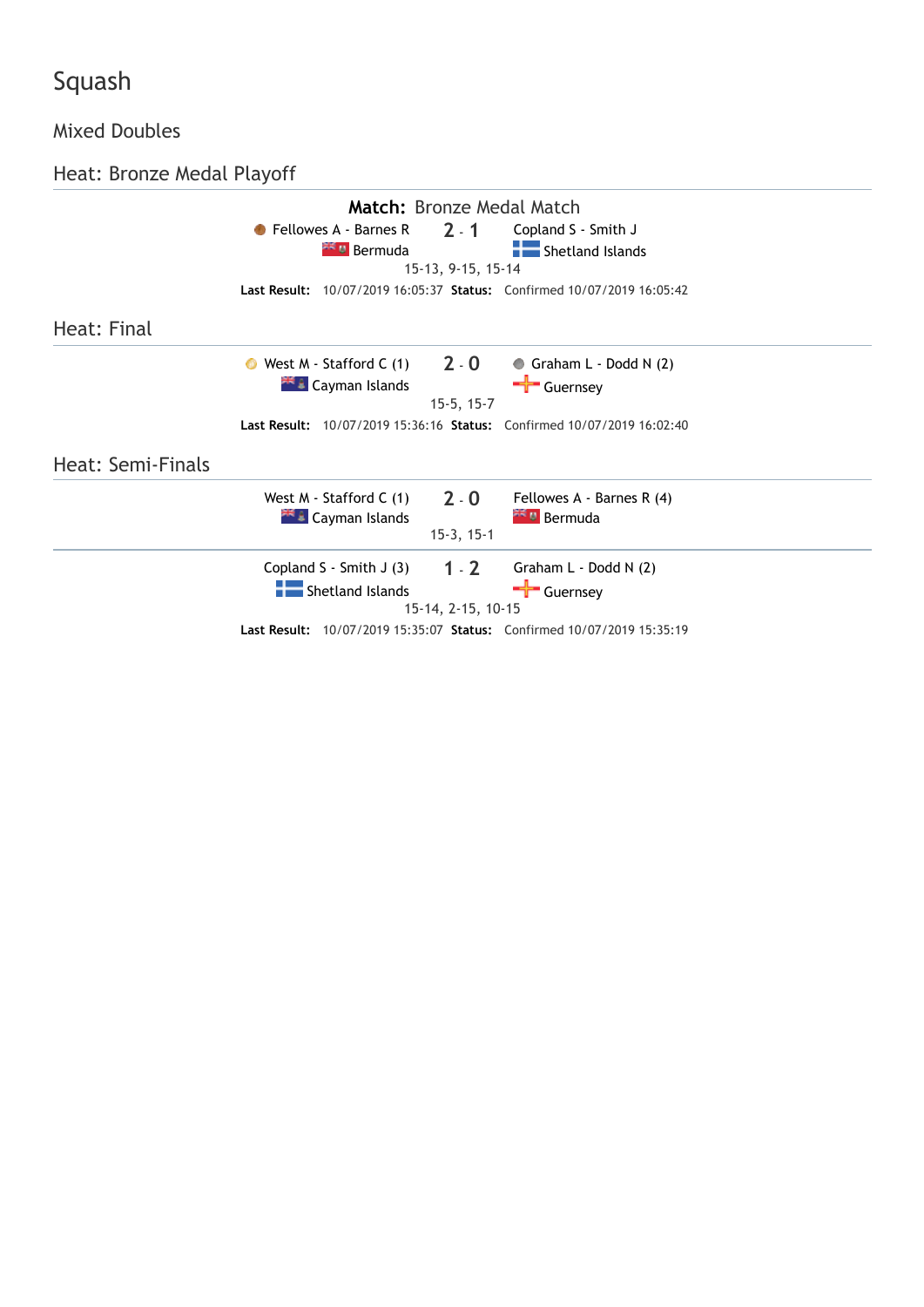#### Heat: Quarter-Finals

|                   | West M - Stafford C (1)<br><b>XX &amp; Cayman Islands</b> | $2 - 0$<br>$15-8, 15-3$  | Haworth A - Haworth R<br>Isle of Wight                                                                                                       |  |
|-------------------|-----------------------------------------------------------|--------------------------|----------------------------------------------------------------------------------------------------------------------------------------------|--|
|                   | Balcombe B - Scott F<br>$\frac{1}{\sqrt{2}}$ Orkney       | $0 - 2$<br>$7-15, 14-15$ | Fellowes A - Barnes R (4)<br><b>Example 2</b> Bermuda                                                                                        |  |
|                   | Copland S - Smith J (3)<br>Shetland Islands               | $2 - 0$<br>$15-8, 15-5$  | Gomez C - Bengtsson Cerne S<br>└ <sup>''</sup> Gibraltar                                                                                     |  |
|                   | Fitzpatrick P - Jones B<br>$\mathbb{R}$ Isle of Man       | $0 - 2$<br>$9-15, 8-15$  | Graham L - Dodd N (2)<br>$\frac{1}{\sqrt{1-\frac{1}{2}}}$ Guernsey<br>Last Result: 09/07/2019 19:44:53 Status: Confirmed 09/07/2019 19:45:02 |  |
| Heat: Round of 16 |                                                           |                          |                                                                                                                                              |  |
|                   | West M - Stafford C (1)<br><b>** £</b> Cayman Islands     |                          | Bye                                                                                                                                          |  |
|                   | Harkin A - Turpin S<br>X Jersey                           | $0 - 2$<br>14-15, 14-15  | Haworth A - Haworth R<br>Isle of Wight                                                                                                       |  |
|                   | Balcombe B - Scott F<br>$\blacksquare$ Orkney             |                          | Bye                                                                                                                                          |  |
|                   | Fellowes A - Barnes R (4)<br><sup>24</sup> Bermuda        | ÷,                       | Bye                                                                                                                                          |  |
|                   | Bye                                                       |                          | Copland S - Smith J (3)<br>Shetland Islands                                                                                                  |  |
|                   | Bye                                                       |                          | Gomez C - Bengtsson Cerne S<br>Gibraltar                                                                                                     |  |
|                   | Bye                                                       |                          | Fitzpatrick P - Jones B<br><b>P</b> Isle of Man                                                                                              |  |
|                   | Bye                                                       |                          | Graham L - Dodd N (2)<br>Guernsey                                                                                                            |  |
|                   |                                                           |                          | Last Result: 09/07/2019 19:41:54 Status: Confirmed 09/07/2019 19:45:09                                                                       |  |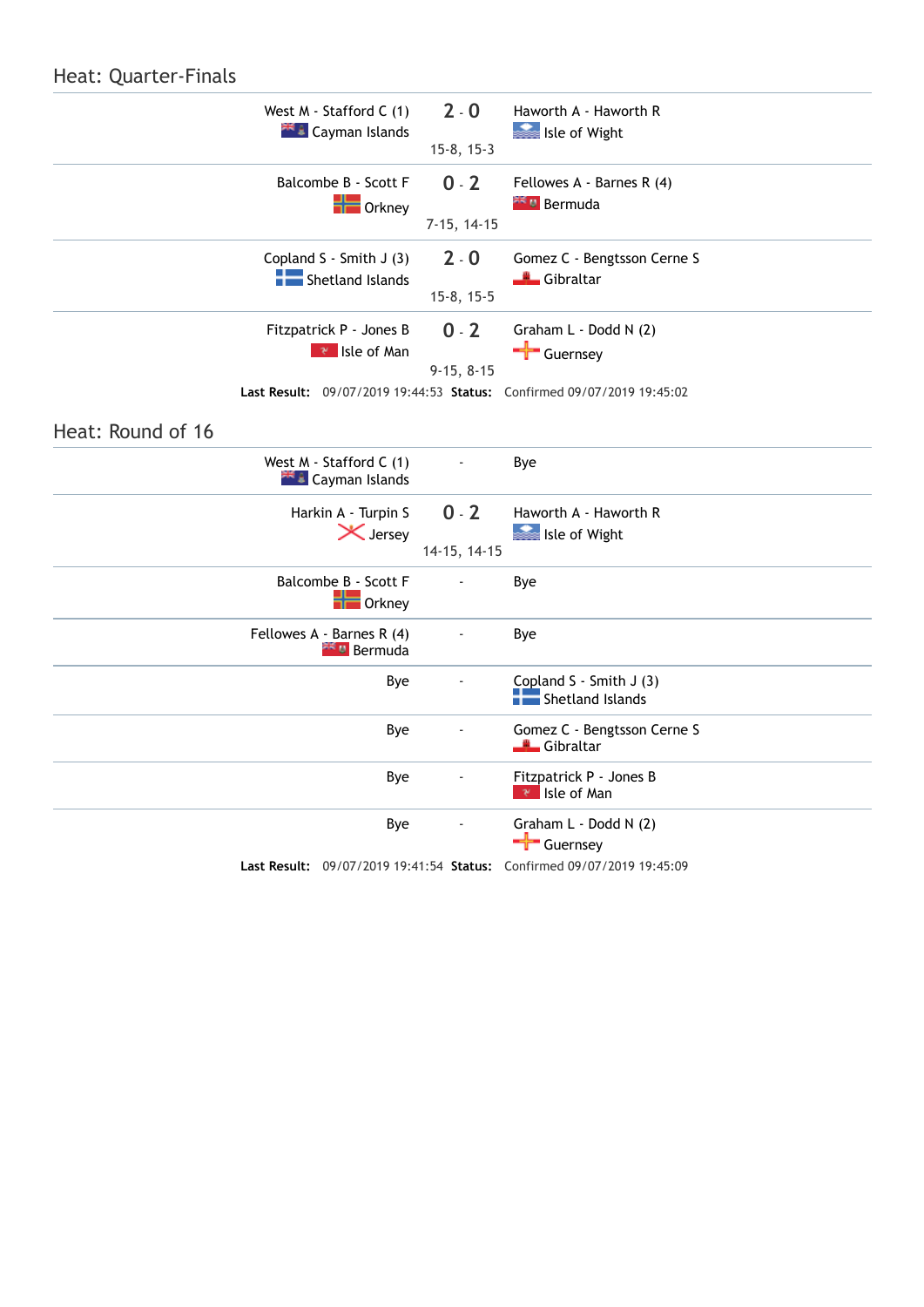#### Team Event

Heat: Medal Matches